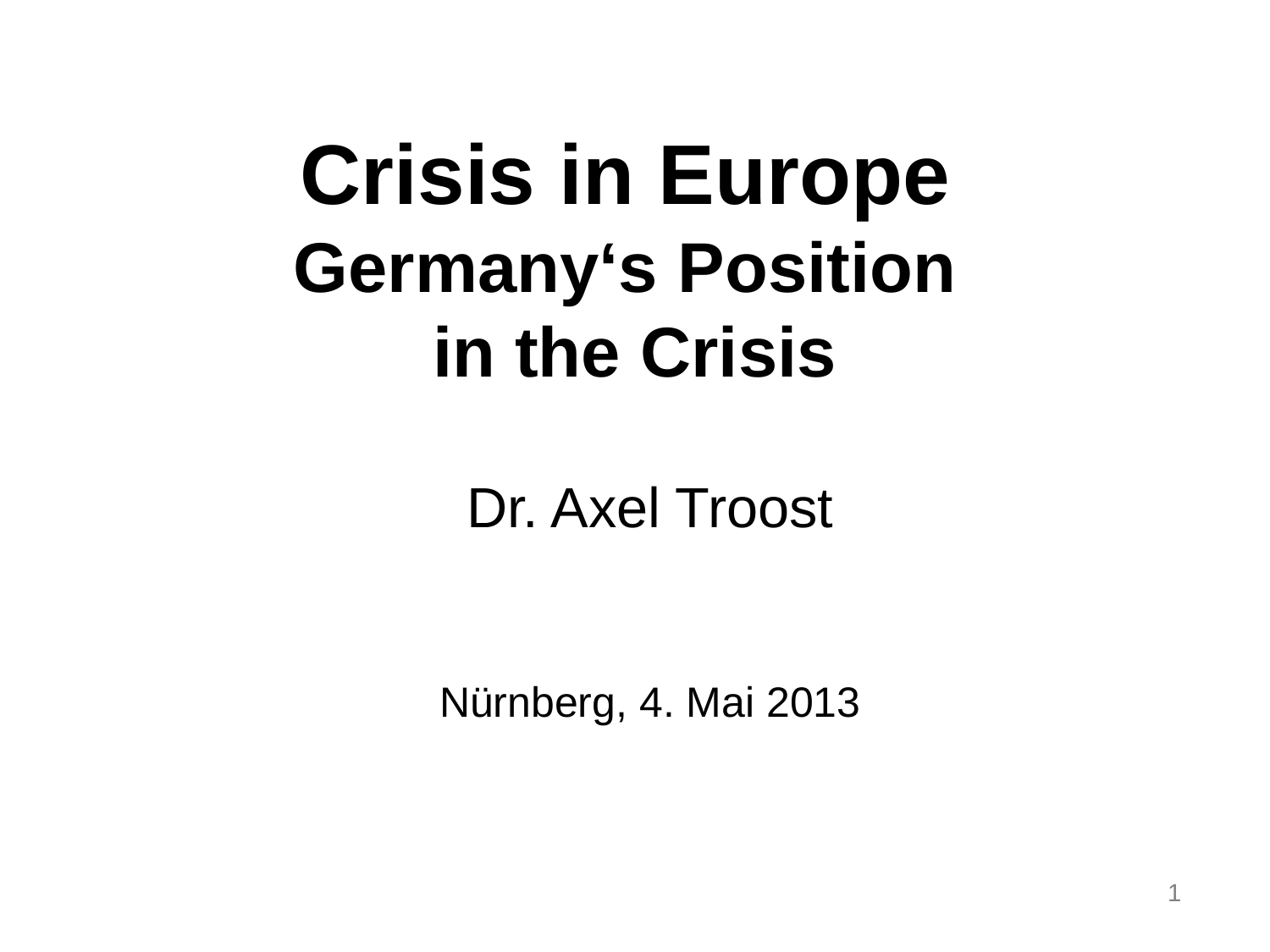### **What does the presentation want to show?**



- **Notative Millen Wrong bailout policy**
- If it is possible to put an end to the crisis— the concept for an alternative policy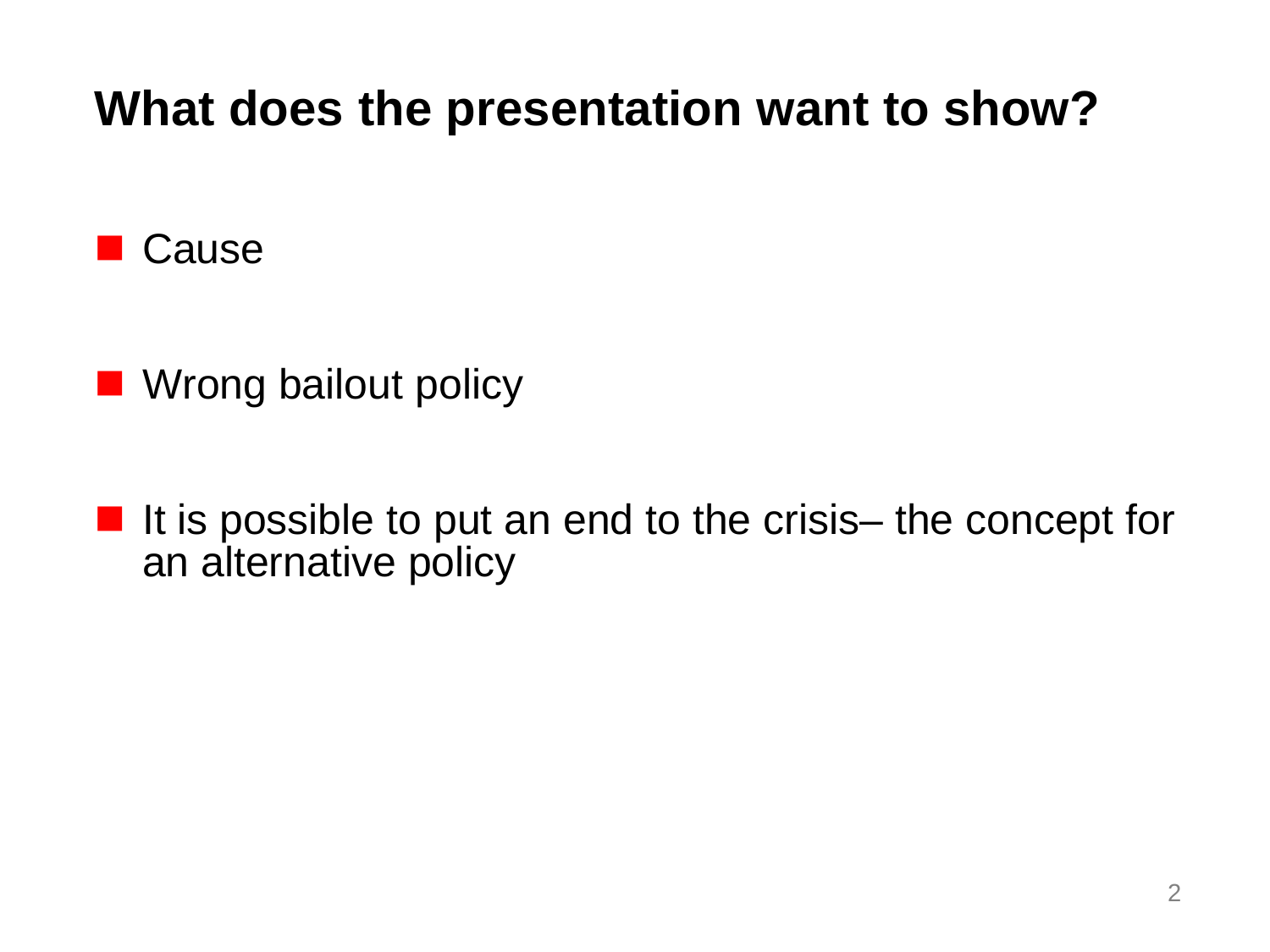# **Causes of the Euro Crisis**

#### $\blacksquare$  High costs of the financial crisis

(Bank rescue operations, recovery plans, real estate bubbles)

■ Constructional defect of the Monetary Union (uncoordinated economic and fiscal policy leads to massive rejection )

#### **Home made problems**

(Corruption, tax evasion, rigged budget figures, …)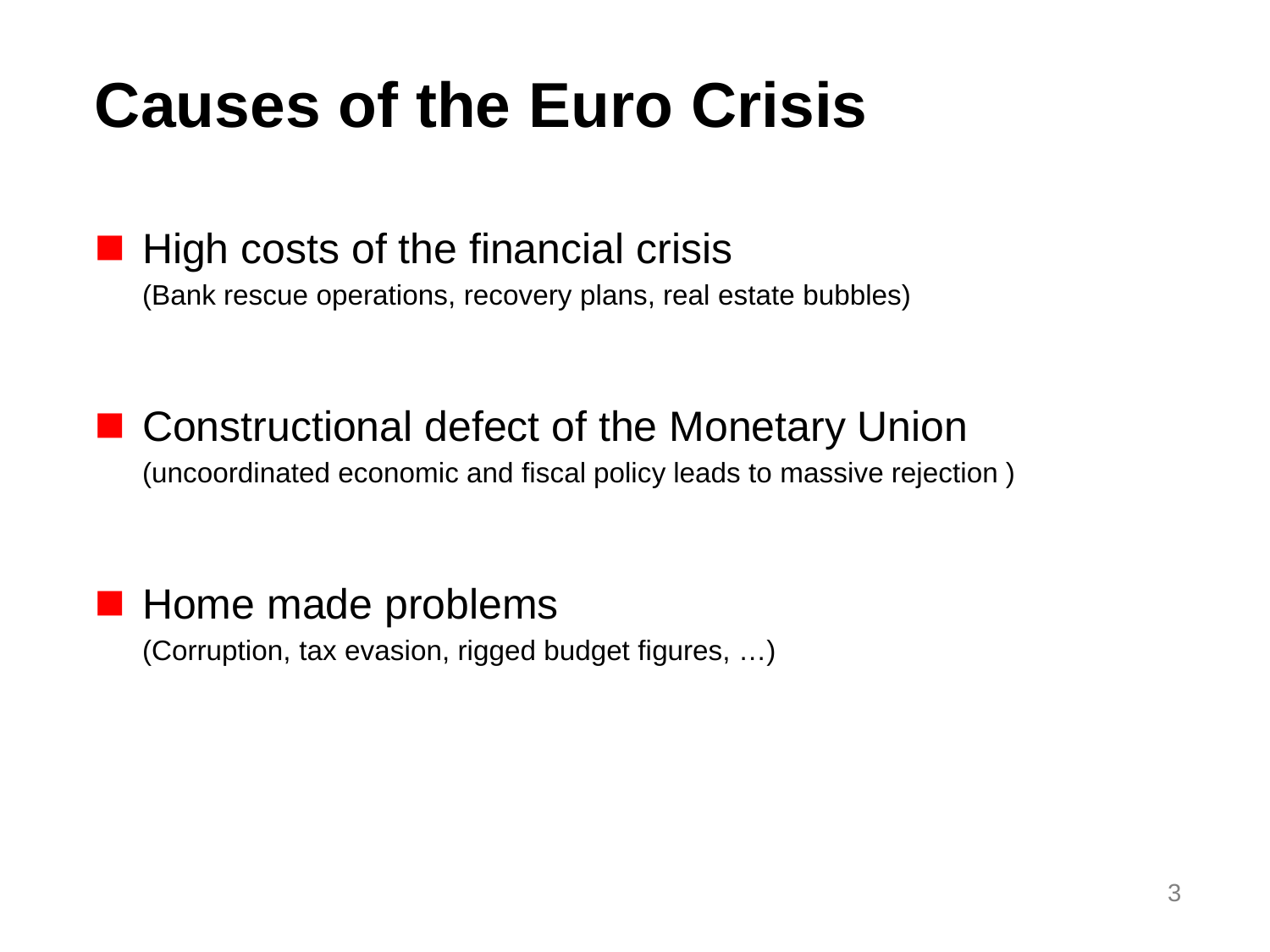# **Public debt explodes since the breakout of the financial crisis**



Germany: Rise of ca. 300 bi.  $\in$  (gross debt)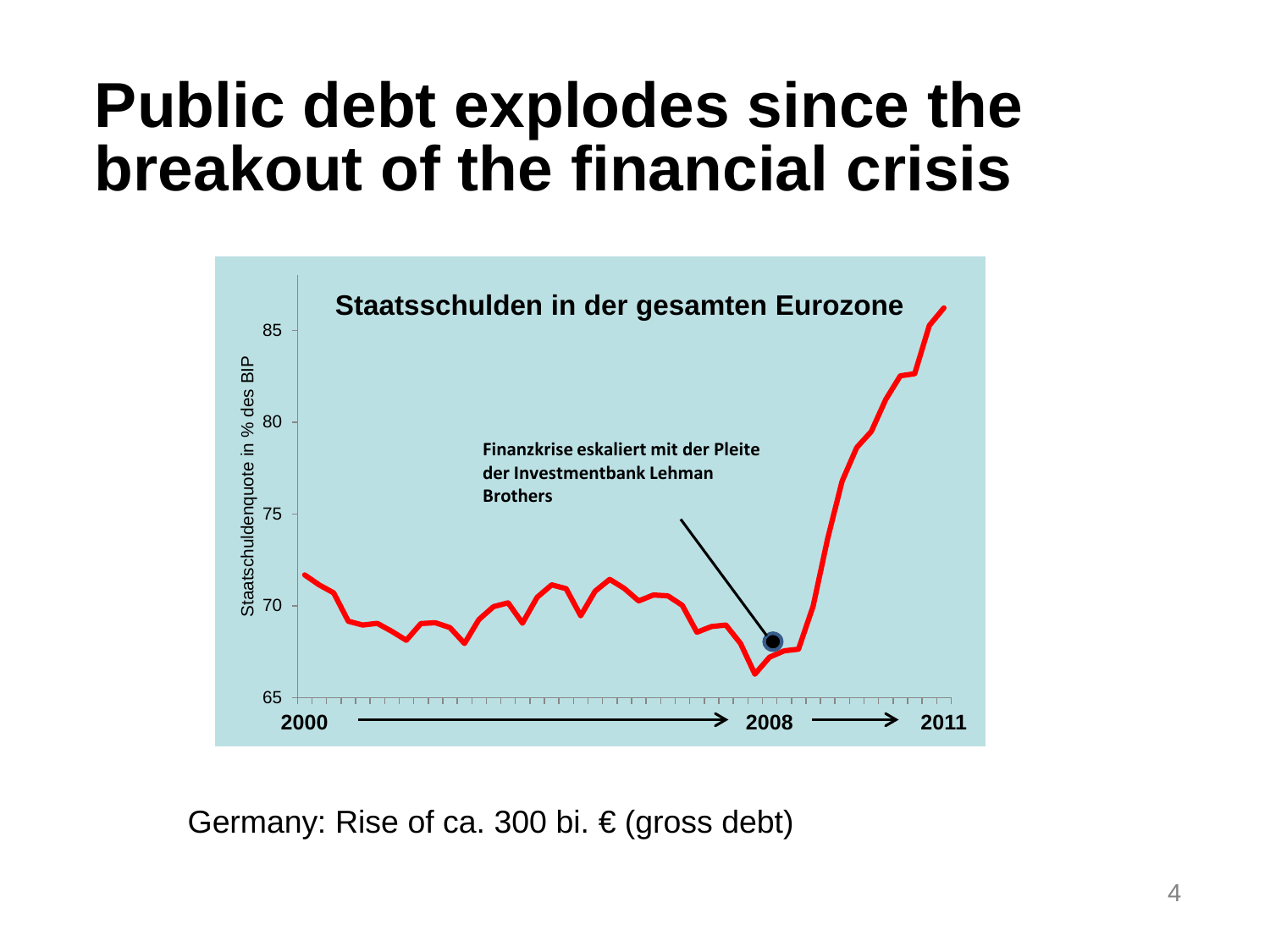# **Public debt in % of the GDP**

|                           | 2000  | 2001  | 2002  | 2003  | 2004  | 2005  | 2006  | 2007  | 2008  | 2009  | 2010  |
|---------------------------|-------|-------|-------|-------|-------|-------|-------|-------|-------|-------|-------|
| Europäische Union (27 Län | 61,9  | 61,0  | 60,4  | 61,9  | 62,3  | 62,8  | 61,5  | 59,0  | 62,5  | 74,7  | 80,1  |
| Euroraum (17 Länder)      | 69,2  | 68.1  | 67,9  | 69,1  | 69,5  | 70,   | 68,5  | 66,3  | 70,1  | 79,8  | 85,3  |
| Euroraum (16 Länder)      | 69,2  | 68,2  | 68,0  | 69,2  | 69,6  | 70,2  | 68,6  | 66.4  | 70,2  | 79,9  | 85,5  |
| Belgien                   | 107.8 | 106,5 | 103,4 | 98,4  | 94,0  | 92,0  | 88,0  | 84,1  | 89,3  | 95,9  | 96,2  |
| <b>Bulgarien</b>          | 72,5  | 66.0  | 52,4  | 44,4  | 37,0  | 27,5  | 21.6  | 17.2  | 13,7  | 14.6  | 16,3  |
| Tschechische Republik     | 17.8  | 23,9  | 27,1  | 28,6  | 28,9  | 28,4  | 28,3  | 27,9  | 28,7  | 34,4  | 37,6  |
| <b>Dänemark</b>           | 52,4  | 49,6  | 49,5  | 47,2  | 45,1  | 37,8  | 32,1  | 27,5  | 34,5  | 41,8  | 43,7  |
| Deutschland               | 60,2  | 59,1  | 60,7  | 64,4  | 66,3  | 68,6  | 68,1  | 65,2  | 66,7  | 74,4  | 83,2  |
| <b>Estland</b>            | 5.1   | 4,8   | 5,7   | 5.6   | 5.0   | 4.6   | 4.4   | 3,7   | 4,5   | 7,2   | 6,7   |
| <b>Irland</b>             | 37,5  | 35,2  | 31,9  | 30,7  | 29,4  | 27.2  | 24,7  | 24,8  | 44,2  | 65.2  | 92,5  |
| Griechenland              | 103,4 | 103,7 | 101.7 | 97,4  | 98.6  | 100,0 | 106,7 | 107,4 | 113.0 | 129,3 | 144,9 |
| Spanien                   | 59,4  | 55.6  | 52,6  | 48,8  | 46,3  | 43,   | 39,6  | 36,2  | 40,1  | 53.8  | 61,0  |
| Frankreich                | 57,3  | 56,9  | 58,8  | 62,9  | 64,9  | 66,4  | 63,7  | 64,2  | 68,2  | 79,0  | 82,3  |
| Italien                   | 108,5 | 108,2 | 105,1 | 103,9 | 103.4 | 105.4 | 106,1 | 103,1 | 105,8 | 115,5 | 118,4 |
| Zypern                    | 59,6  | 61,2  | 65,1  | 69,7  | 70,9  | 69,4  | 64,7  | 58,8  | 48,9  | 58,5  | 61,5  |
| Lettland                  | 12,4  | 14,1  | 13,6  | 14,7  | 15,0  | 12,5  | 10,7  | 9,0   | 19,8  | 36,7  | 44,7  |
| Litauen                   | 23,6  | 23,0  | 22,2  | 21,0  | 19,3  | 18,3  | 17,9  | 16,8  | 15,5  | 29,4  | 38,0  |
| Luxemburg                 | 6,2   | 6,3   | 6,3   | 6,1   | 6,3   | 6,    | 6,7   | 6,7   | 13,7  | 14,8  | 19,1  |
| Ungarn                    | 56,1  | 52,7  | 55,9  | 58,6  | 59,5  | 61.7  | 65,9  | 67,0  | 72,9  | 79,7  | 81,3  |
| <b>Malta</b>              | 54,9  | 60,9  | 59,1  | 67,6  | 71.7  | 69,7  | 64.1  | 62,1  | 62,2  | 67.8  | 69,0  |
| Niederlande               | 53,8  | 50,7  | 50,5  | 52,0  | 52,4  | 51,8  | 47,4  | 45,3  | 58,5  | 60.8  | 62,9  |
| Österreich                | 66.2  | 66.8  | 66,2  | 65,3  | 64,7  | 64.2  | 62,3  | 60,2  | 63,8  | 69.5  | 71,8  |
| Polen                     | 36,8  | 37,6  | 42,2  | 47,1  | 45,7  | 47,1  | 47,7  | 45,0  | 47,1  | 50,9  | 54,9  |
| Portugal                  | 48,5  | 51,2  | 53,8  | 55,9  | 57,6  | 62,8  | 63,9  | 68,3  | 71,6  | 83.0  | 93,3  |
| <b>Rumänien</b>           | 22,5  | 25,7  | 24,9  | 21,5  | 18,7  | 15.8  | 12,4  | 12,8  | 13,4  | 23,6  | 31,0  |
| Slowenien                 | 26.3  | 26.5  | 27,8  | 27,2  | 27,3  | 26,7  | 26.4  | 23,1  | 21,9  | 35.3  | 38,8  |
| Slowakei                  | 50,3  | 48,9  | 43,4  | 42,4  | 41,5  | 34,2  | 30,5  | 29,6  | 27,8  | 35,5  | 41,0  |
| <b>Finnland</b>           | 43,8  | 42,5  | 41,5  | 44,5  | 44,4  | 41,7  | 39,6  | 35,2  | 33,9  | 43,3  | 48,3  |
| Schweden                  | 53,9  | 54,7  | 52,5  | 51,7  | 50,3  | 50,4  | 45,0  | 40,2  | 38,8  | 42,7  | 39,7  |
| Vereinigtes Königreich    | 41.0  | 37,7  | 37,5  | 39,0  | 40,9  | 42,5  | 43,4  | 44,4  | 54,8  | 69,6  | 79,9  |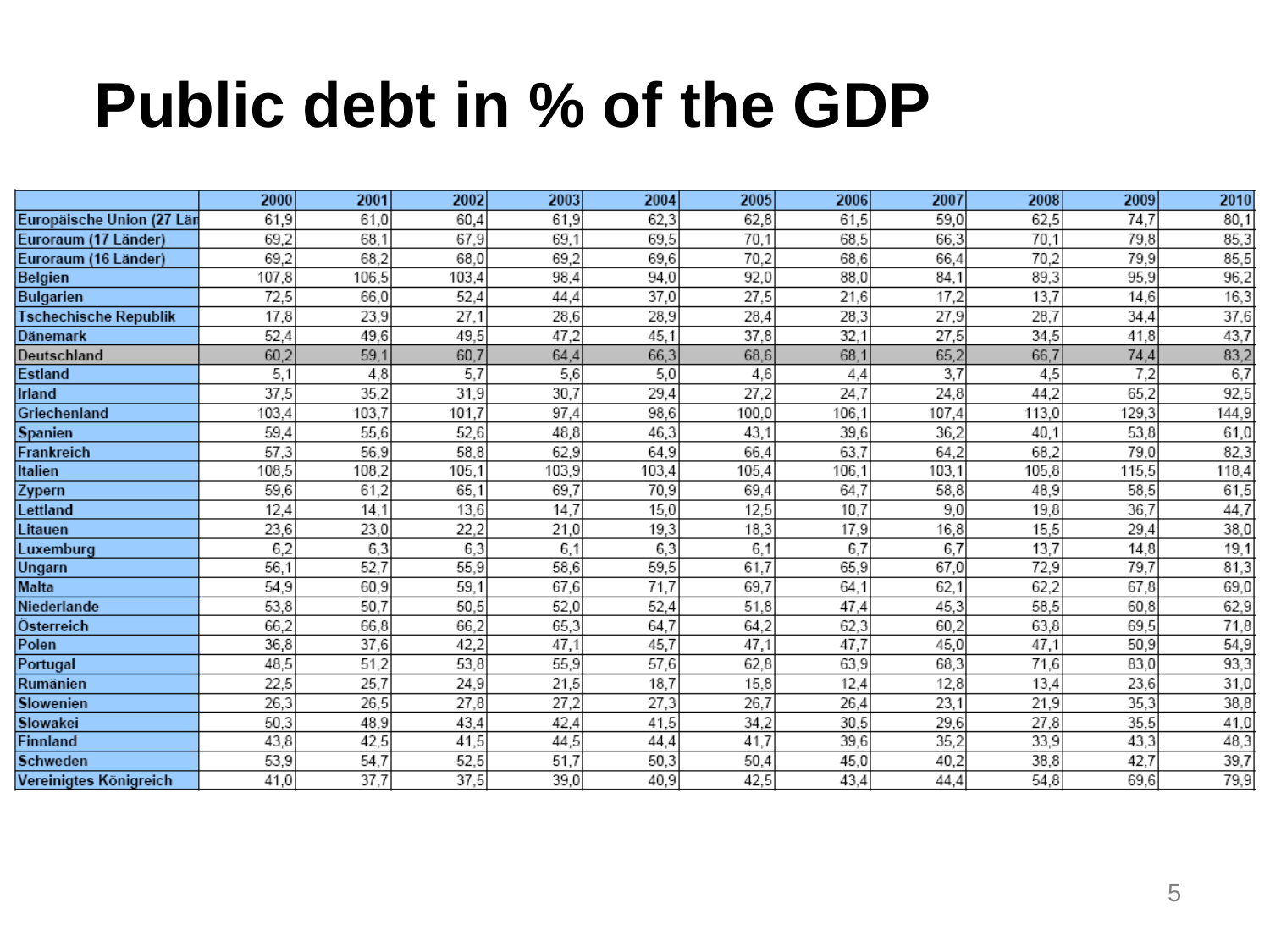#### **Debt level of countries in % of the GDP**

| Schuldenstand der Staaten in % des BIP                                                 |       |       |       |  |                        |      |       |       |  |  |  |
|----------------------------------------------------------------------------------------|-------|-------|-------|--|------------------------|------|-------|-------|--|--|--|
|                                                                                        |       |       |       |  |                        |      |       |       |  |  |  |
|                                                                                        | 2000  | 2007  | 2011  |  |                        | 2000 | 2007  | 2011  |  |  |  |
| Europäische Union (27 Länder)                                                          | 61,9  | 59,0  | 82,5  |  | <b>Lettland</b>        | 12,4 | 9,0   | 42,2  |  |  |  |
| Euroraum (17 Länder)                                                                   | 69,2  | 66,3  | 87,3  |  | Litauen                | 23,6 | 16, 8 | 38,5  |  |  |  |
| <b>Belgien</b>                                                                         | 107,8 | 84,1  | 97,8  |  | Ungarn                 | 56,1 | 67,0  | 81,4  |  |  |  |
| <b>Bulgarien</b>                                                                       | 72,5  | 17,2  | 16,3  |  | <b>Malta</b>           | 54,9 | 62,1  | 70,9  |  |  |  |
| <b>Tschechische Republik</b>                                                           | 17,8  | 27,9  | 40,8  |  | <b>Niederlande</b>     | 53,8 | 45,3  | 65,5  |  |  |  |
| <b>Dänemark</b>                                                                        | 52,4  | 27,5  | 46,6  |  | Österreich             | 66,2 | 60,2  | 72,4  |  |  |  |
| Deutschland                                                                            | 60,2  | 65,2  | 80,5  |  | Polen                  | 36,8 | 45,0  | 56,4  |  |  |  |
| <b>Estland</b>                                                                         | 5,1   | 3,7   | 6,1   |  | <b>Portugal</b>        | 48,5 | 68,3  | 108,1 |  |  |  |
| <b>Irland</b>                                                                          | 37,5  | 24,8  | 106,4 |  | Rumänien               | 22,5 | 12,8  | 33,4  |  |  |  |
| Griechenland                                                                           | 103,4 | 107,4 | 170,6 |  | <b>Slowenien</b>       | 26,3 | 23,1  | 46,9  |  |  |  |
| Spanien                                                                                | 59,4  | 36,2  | 69,3  |  | Slowakei               | 50,3 | 29,6  | 43,3  |  |  |  |
| Frankreich                                                                             | 57,3  | 64,2  | 86,0  |  | <b>Finnland</b>        | 43,8 | 35,2  | 49,0  |  |  |  |
| <b>Italien</b>                                                                         | 108,5 | 103,1 | 120,7 |  | <b>Schweden</b>        | 53,9 | 40,2  | 38,4  |  |  |  |
| <b>Zypern</b>                                                                          | 59,6  | 58,8  | 71,1  |  | Vereinigtes Königreich | 41,0 | 44,4  | 85,0  |  |  |  |
|                                                                                        |       |       |       |  |                        |      |       |       |  |  |  |
| Copyright © 1980 - 2013 Europäische Gemeinschaften, Eurostat. Alle Rechte vorbehalten. |       |       |       |  |                        |      |       |       |  |  |  |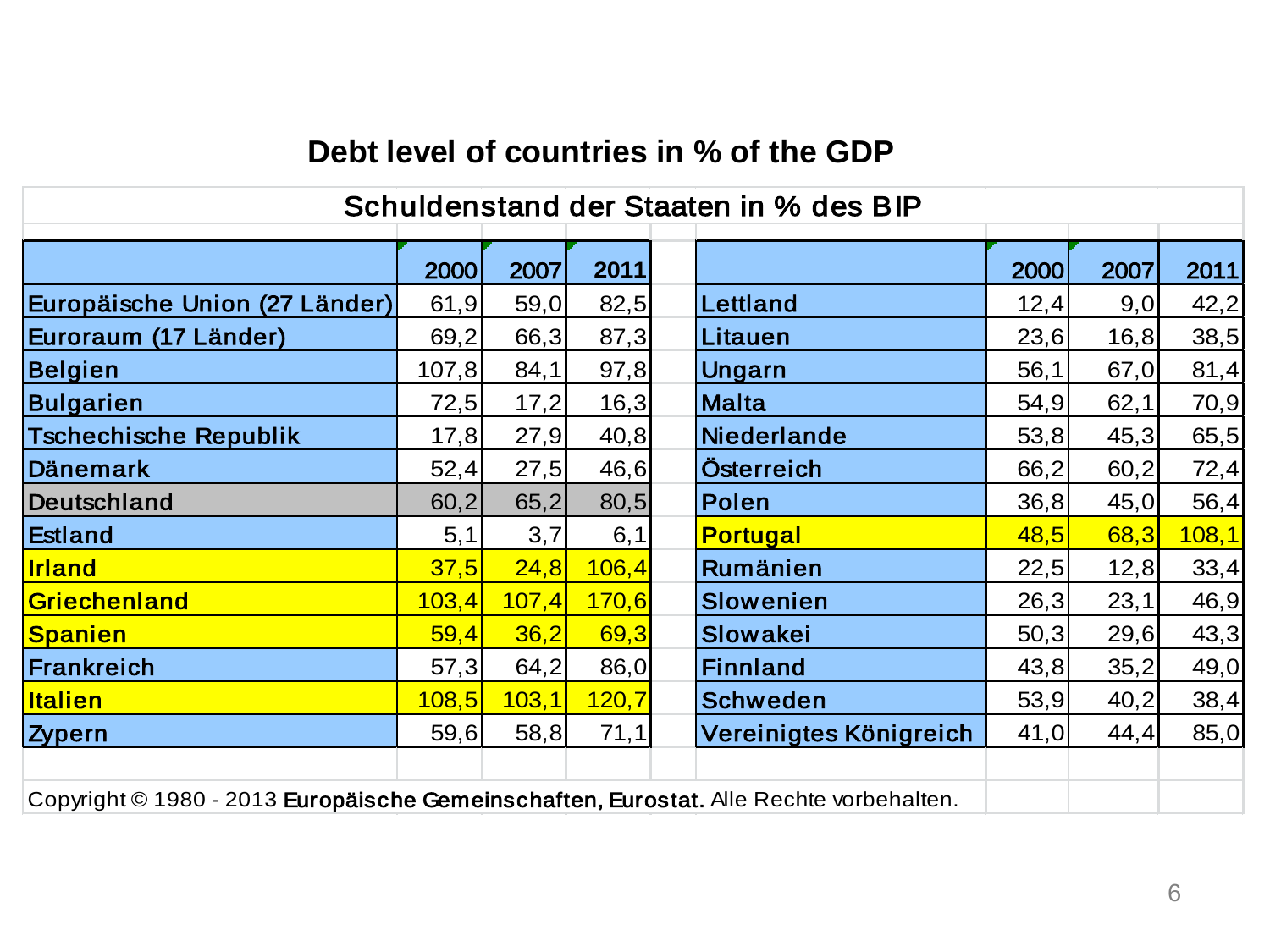- Fundamentally, public debt is generated when a state spends more than the regular incomes it disposes of. To cover these extra expenses the state must take out loans, generally for a certain period of time. This funding is called **net borrowing**, or rather **net indebtedness**.
- $\blacksquare$  At the end of the period of time the loans must be paid back, whereupon the state can take out new loans. The sum from the net borrowing and the revolving credits to repay the expire credits is called the **gross borrowing,** or rather the **gross reindebtedness.**
- Net borrowing is only a minor part of the gross re-indebtedness. In 2011 net borrowing in Germany amounted ca. 12 bi. Euro, whereas the biggest part (280 bi. Euro) of the taken-out loans was used to pay back the existing debt.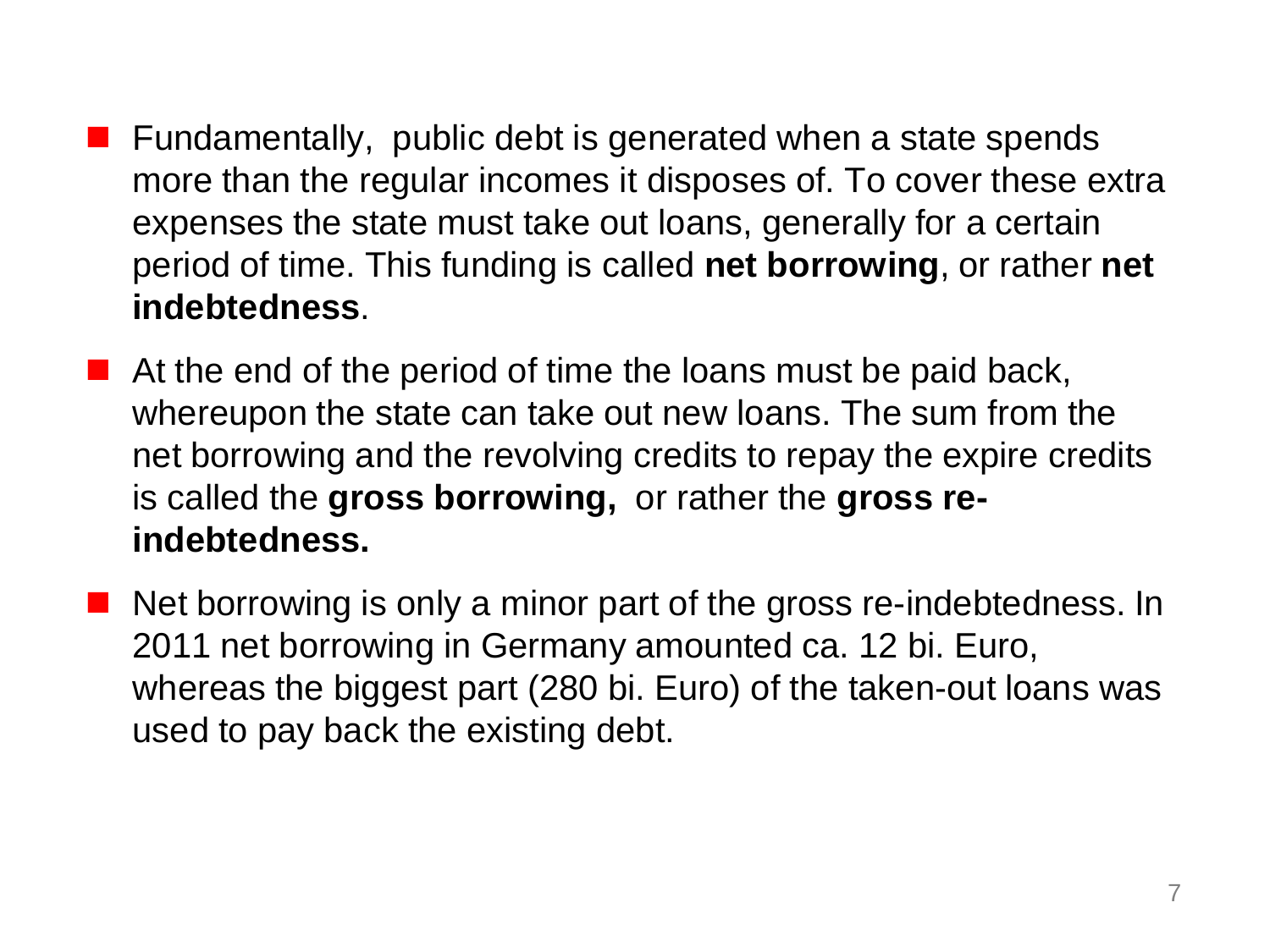"It sometimes seems to me that most of the politicians have difficulties realizing how much they already are under the control of the financial markets and even dominated by them."

Chairman of the Bundesbank Hans Tietmeyer at the World Economic Forum of Davos, in 1996 (in front of standing ovations)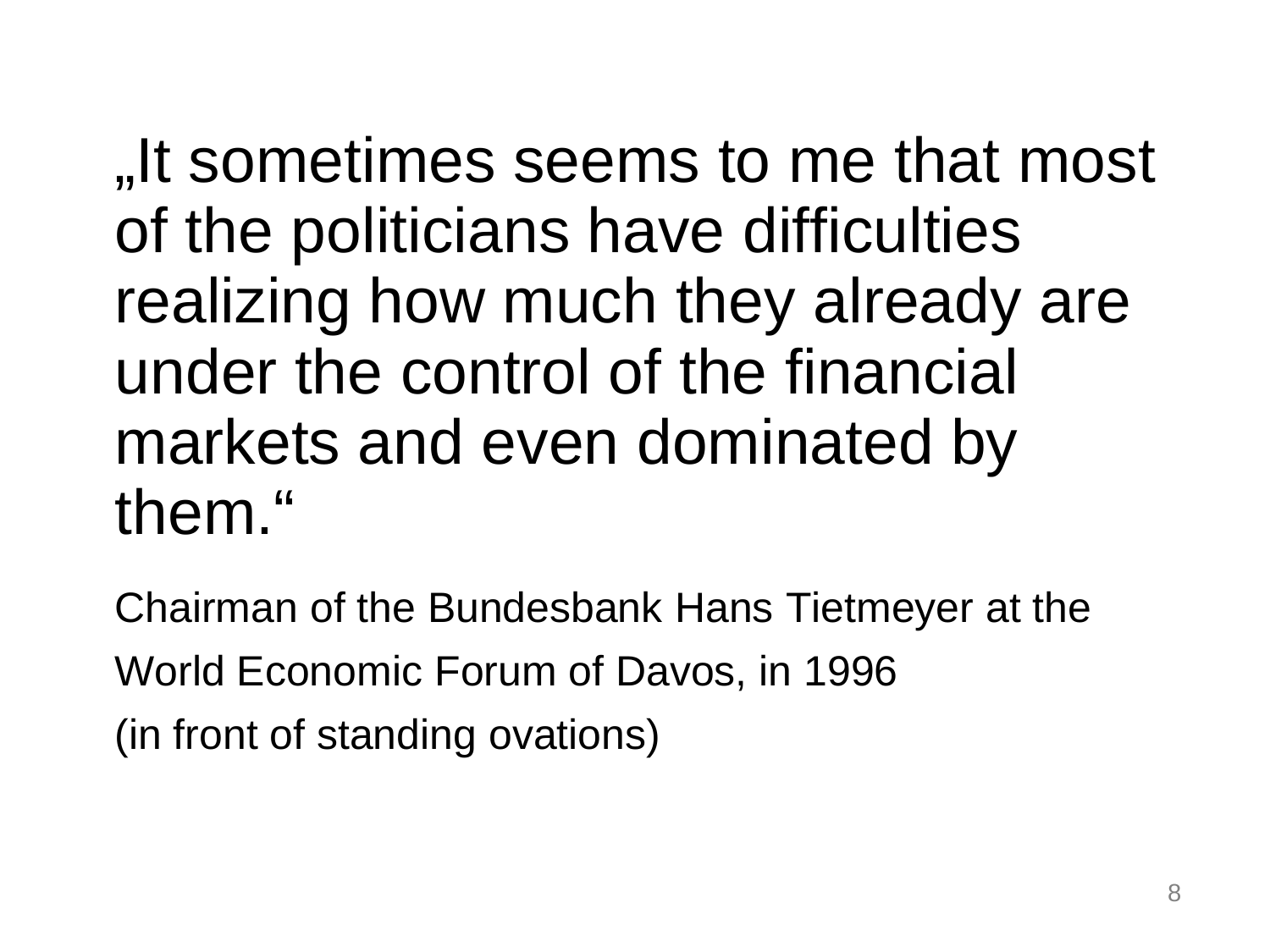### **Interest expenses in % of tax revenues**

| <b>GEO/TIME</b>               | 2000  | 2001  | 2002  | 2003  | 2004  | 2005  | 2006  | 2007  | 2008  | 2009  | 2010  |
|-------------------------------|-------|-------|-------|-------|-------|-------|-------|-------|-------|-------|-------|
| Europäische Union (27 Länder) | 8,9%  | 8,6%  | 8,0%  | 7.6%  | 7,2%  | 6,9%  | 6,6%  | 6,8%  | 6,9%  | 6,7%  | 6,9%  |
| Euroraum (17 Länder)          | 9,4%  | 9,3%  | 8,7%  | 8,2%  | 7,8%  | 7,5%  | 7,2%  | 7,3%  | 7,5%  | 7,1%  | 7,0%  |
| Euroraum (16 Länder)          | 9,4%  | 9,3%  | 8,7%  | 8,2%  | 7,8%  | 7,4%  | 7,2%  | 7,3%  | 7,5%  | 7,1%  | 7,0%  |
| Euroraum (15 Länder)          | 9,4%  | 9,3%  | 8,7%  | 8,2%  | 7,8%  | 7,4%  | 7,2%  | 7,3%  | 7,6%  | 7,1%  | 7,0%  |
| Euroraum (13 Länder)          | 9,4%  | 9,3%  | 8,7%  | 8,2%  | 7,8%  | 7,4%  | 7,2%  | 7,3%  | 7,6%  | 7,1%  | 7,0%  |
| Euroraum (12 Länder)          | 9,4%  | 9,3%  | 8,7%  | 8,2%  | 7,8%  | 7,5%  | 7,2%  | 7,3%  | 7,6%  | 7,2%  | 7,0%  |
| Belgien                       | 14,3% | 14,0% | 12,3% | 11,6% | 10,3% | 9,3%  | 8,7%  | 8,5%  | 8,4%  | 8,2%  | 7,6%  |
| <b>Bulgarien</b>              | 13,2% | 13,9% | 8,0%  | 7,2%  | 5,9%  | 5,1%  | 4,3%  | 3,6%  | 2,8%  | 2,7%  | 2,2%  |
| <b>Tschechische Republik</b>  | 2,4%  | 2,9%  | 3,3%  | 3,0%  | 3,0%  | 3,1%  | 3,0%  | 3,1%  | 3,0%  | 3,8%  | 4,0%  |
| <b>Dänemark</b>               | 7,4%  | 7,0%  | 6,5%  | 5,9%  | 5,1%  | 4,0%  | 3,5%  | 3,2%  | 2,9%  | 3,9%  | 3,9%  |
| <b>Deutschland</b>            | 7,6%  | 7,7%  | 7,4%  | 7,5%  | 7,3%  | 7,2%  | 7,2%  | 7,1%  | 6,9%  | 6,6%  | 6,4%  |
| <b>Estland</b>                | 0,7%  | 0,5%  | 0,7%  | 0,7%  | 0,7%  | 0,6%  | 0,6%  | 0,5%  | 0,7%  | 0,5%  | 0,3%  |
| <b>Irland</b>                 | 6,2%  | 4,9%  | 4,6%  | 4,1%  | 3,6%  | 3,3%  | 3,1%  | 3,2%  | 4,4%  | 6,8%  | 10,5% |
| Griechenland                  | 20,5% | 18,6% | 15,8% | 14,7% | 14,6% | 13,7% | 14.1% | 14,1% | 15,1% | 15,8% | 17,6% |
| <b>Spanien</b>                | 9,4%  | 9,0%  | 7,8%  | 6,9%  | 5,8%  | 4,9%  | 4,4%  | 4,3%  | 4,8%  | 5,6%  | 5,8%  |
| Frankreich                    | 6,3%  | 6,7%  | 6,6%  | 6,3%  | 6,2%  | 6,0%  | 5,7%  | 6,0%  | 6,5%  | 5,6%  | 5,5%  |
| <b>Italien</b>                | 15,3% | 15,4% | 13,9% | 12,5% | 11,8% | 11,7% | 11,1% | 11,6% | 12,0% | 10,6% | 10,4% |
| Zypern                        | 19,4% | 18,8% | 17,7% | 18,9% | 17,4% | 17,3% | 15,7% | 13,1% | 7,4%  | 7,3%  | 6,4%  |
| Lettland                      | 3,3%  | 3,2%  | 2,6%  | 2,4%  | 2,6%  | 1,9%  | 1,5%  | 1,1%  | 2,0%  | 5,5%  | 5,3%  |
| Litauen                       | 5,8%  | 5,3%  | 4,6%  | 4,4%  | 3,3%  | 2,8%  | 2,5%  | 2,4%  | 2,2%  | 4,3%  | 6,7%  |
| Luxemburg                     | 0,9%  | 0,8%  | 0,7%  | 0,6%  | 0,4%  | 0,4%  | 0,5%  | 0,7%  | 0,9%  | 1,0%  | 1,1%  |
| Ungarn                        | 13,4% | 12,3% | 10,7% | 10,7% | 11,7% | 11,2% | 10,6% | 10,3% | 10,3% | 11,6% | 11,1% |
| <b>Malta</b>                  | 28,5% | 24,6% | 25,4% | 23,8% | 25,0% | 24,7% | 23,6% | 21,7% | 9.2%  | 8,9%  | 8,8%  |
| Niederlande                   | 9,1%  | 8,2%  | 7,3%  | 6,9%  | 6,5%  | 6,2%  | 5,6%  | 5,7%  | 5,6%  | 5,6%  | 4,9%  |
| Österreich                    | 8,1%  | 7,6%  | 7,4%  | 6,9%  | 6,7%  | 6,9%  | 6,7%  | 6,7%  | 6,0%  | 6,4%  | 6,1%  |
| Polen                         | 9,3%  | 9,7%  | 8.8%  | 9.2%  | 8.8%  | 8.6%  | 7,9%  | 6.7%  | 6,5%  | 8,4%  | 8.5%  |
| Portugal                      | 8,8%  | 8,8%  | 8,2%  | 7,7%  | 7,6%  | 7,0%  | 7,5%  | 8,4%  | 8,7%  | 8,5%  | 8,8%  |
| Rumänien                      | 12,9% | 11,9% | 8,6%  | 5,7%  | 5,3%  | 4,3%  | 2,9%  | 2,4%  | 2,5%  | 5,6%  | 5,6%  |
| Slowenien                     | 6,4%  | 6,2%  | 5,7%  | 5,1%  | 4,4%  | 4,0%  | 3,6%  | 3,4%  | 3,0%  | 3,6%  | 4,3%  |
| Slowakei                      | 11.9% | 12.0% | 10.7% | 7.6%  | 6.9%  | 5,5%  | 5.0%  | 4.8%  | 4.3%  | 5,0%  | 4.8%  |
| <b>Finnland</b>               | 6,0%  | 6,0%  | 4,7%  | 4,3%  | 4,1%  | 3,8%  | 3,6%  | 3,4%  | 3,4%  | 3,3%  | 3,2%  |
| Schweden                      | 6,7%  | 5,5%  | 6,4%  | 4,7%  | 3,7%  | 3,8%  | 3,6%  | 3,7%  | 3,5%  | 2,5%  | 2,3%  |
| Vereinigtes Königreich        | 7,2%  | 6,2%  | 5,5%  | 5,5%  | 5,4%  | 5,6%  | 5,4%  | 5,9%  | 5,8%  | 5,2%  | 7,8%  |
| Island                        | 9,1%  | 9,5%  | 8,5%  | 7,5%  | 6,4%  | 5,4%  | 5,2%  | 6,4%  | 9,1%  | 19,5% | 15,8% |
| Norwegen                      | 3,6%  | 4,3%  | 4,2%  | 4,3%  | 3,3%  | 2,8%  | 3,5%  | 3,0%  | 3,5%  | 3,4%  | 3,1%  |
| Schweiz                       | 6,1%  | 5,9%  | 5,7%  | 5,4%  | 5,2%  | 5,0%  | 4,6%  | 4,3%  | 3,8%  | 3,4%  | 3,2%  |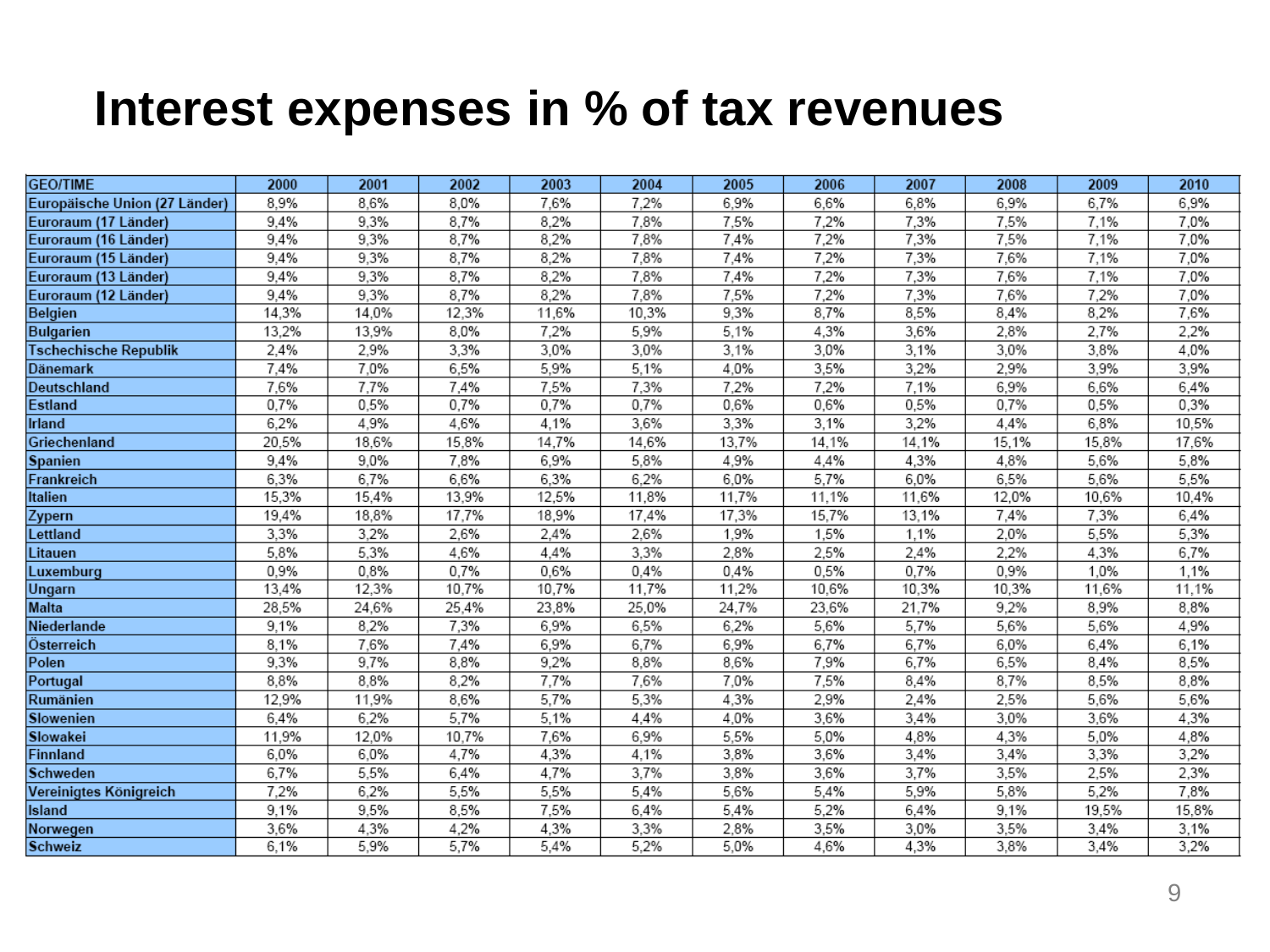#### **Interest expenditures**

| Zinsausgaben der Staaten in % des BIP                                                  |      |      |      |  |                        |      |      |      |  |  |
|----------------------------------------------------------------------------------------|------|------|------|--|------------------------|------|------|------|--|--|
|                                                                                        |      |      |      |  |                        |      |      |      |  |  |
|                                                                                        |      |      |      |  |                        |      |      |      |  |  |
|                                                                                        | 2000 | 2005 | 2009 |  |                        | 2000 | 2005 | 2009 |  |  |
| Europäische Union (27 Länder)                                                          | 3,6  | 2,8  | 2,6  |  | Lettland               | 1,0  | 0,5  | 1,5  |  |  |
| Euroraum (17 Länder)                                                                   | 3,9  | 3,0  | 2,9  |  | Litauen                | 1,7  | 0,8  | 1,3  |  |  |
| Belgien                                                                                | 6,6  | 4,3  | 3,7  |  | Polen                  | 3,0  | 2,8  | 2,6  |  |  |
| Bulgarien                                                                              | 4,2  | 1,6  | 0,8  |  | Portugal               | 2,9  | 2,4  | 2,9  |  |  |
| <b>Tschechische Republik</b>                                                           | 0,8  | 1,1  | 1,3  |  | <b>Rumänien</b>        | 3,9  | 1,2  | 1,5  |  |  |
| Dänemark                                                                               | 3,7  | 2,1  | 1,9  |  | <b>Slowenien</b>       | 2,4  | 1,6  | 1,4  |  |  |
| Deutschland                                                                            | 3,2  | 2,8  | 2,7  |  | <b>Slowakei</b>        | 4,1  | 1,7  | 1,4  |  |  |
| Estland                                                                                | 0,2  | 0,2  | 0,2  |  | <b>Finnland</b>        | 2,8  | 1,7  | 1,4  |  |  |
| <b>Irland</b>                                                                          | 2,0  | 1,0  | 2,0  |  | <b>Schweden</b>        | 3,5  | 1,9  | 1,2  |  |  |
| Griechenland                                                                           | 7,4  | 4,7  | 5,1  |  | Vereinigtes Königreich | 2,7  | 2,1  | 1,9  |  |  |
| Spanien                                                                                | 3,2  | 1,8  | 1,8  |  |                        |      |      |      |  |  |
| Frankreich                                                                             | 2,9  | 2,7  | 2,4  |  |                        |      |      |      |  |  |
| <b>Italien</b>                                                                         | 6,3  | 4,7  | 4,5  |  |                        |      |      |      |  |  |
| <b>Zypern</b>                                                                          | 3,4  | 3,5  | 2,6  |  |                        |      |      |      |  |  |
|                                                                                        |      |      |      |  |                        |      |      |      |  |  |
| Copyright © 1980 - 2013 Europäische Gemeinschaften, Eurostat. Alle Rechte vorbehalten. |      |      |      |  |                        |      |      |      |  |  |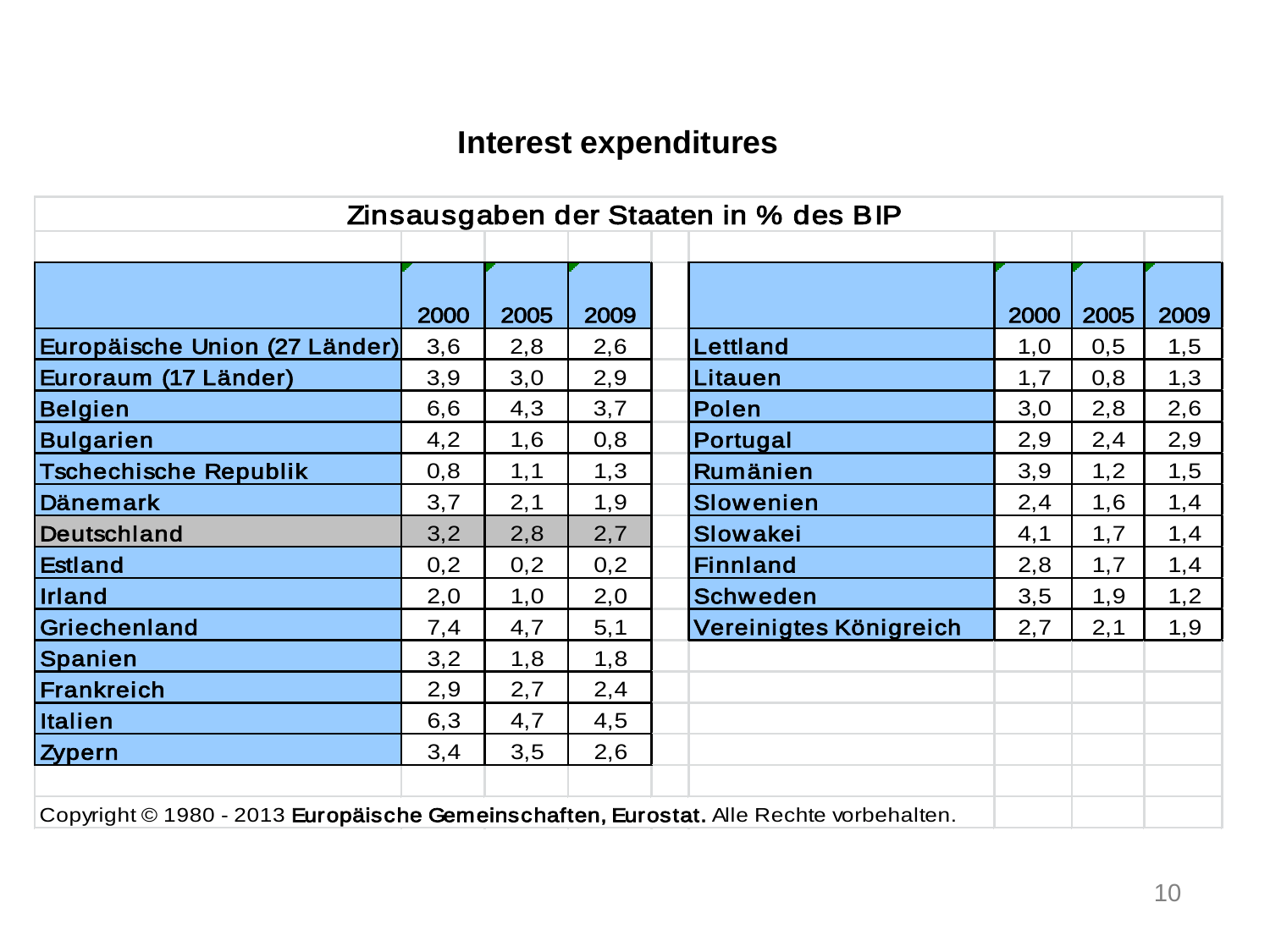#### **Root-cause analysis II**

#### **The Eurozone crisis is the manifestation of the fundamental structural defects of the monetary union**

- A common currency cannot work without a minimum of coordination of the economic, social and wage policy.
- Consequences: serious imbalances in foreign trade between the Euro countries, rising external debt for countries with import surpluses.
- No central bank able to guarantee the government's financial solvency in case of doubts.
- ◆ We must fundamentally reform the monetary union or it will collapse. Savings glut alone isn't helpful.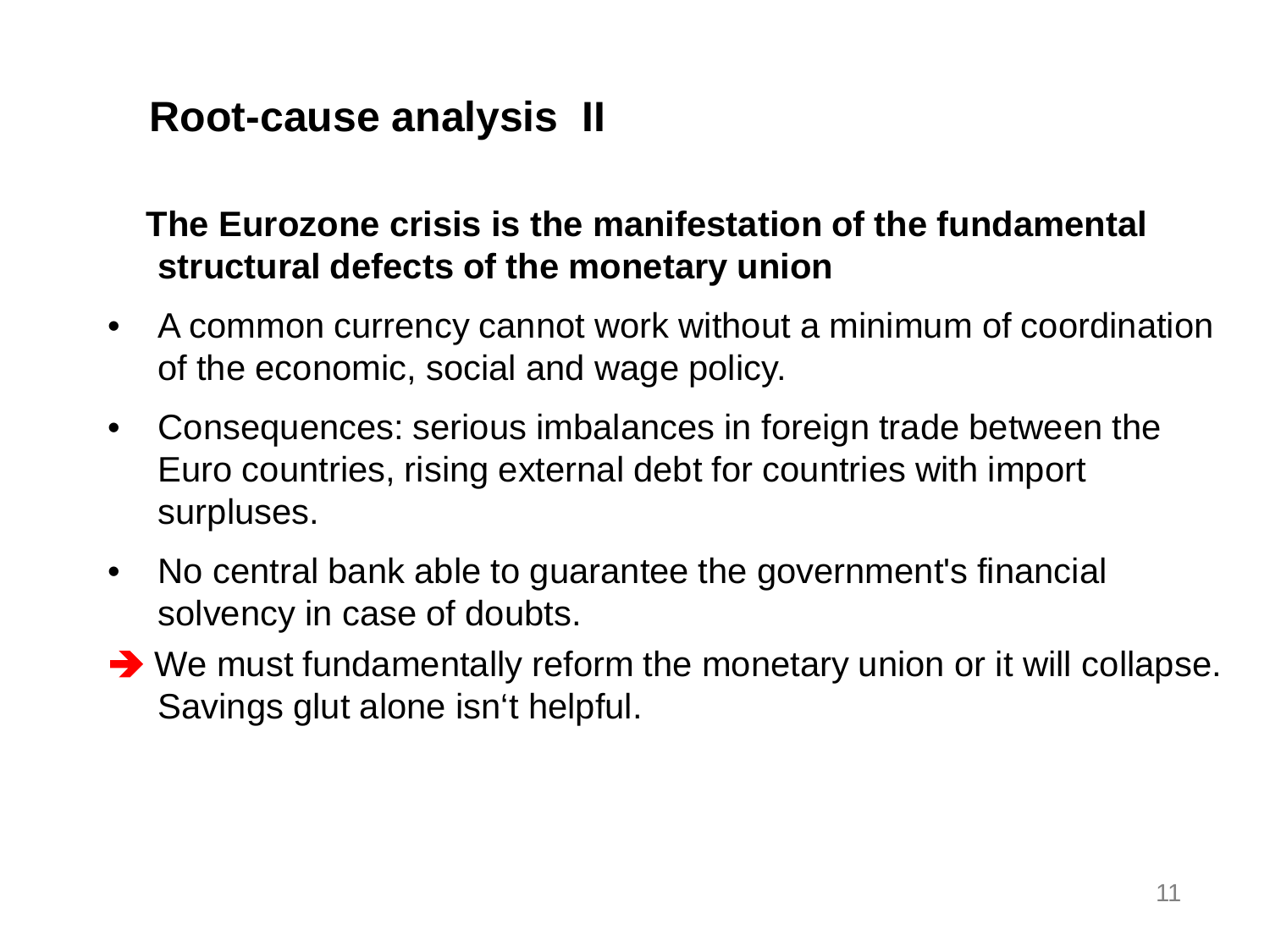### **Germany is world champion**at wage dumping!<br>Between 2000 and 2010, real wages in



Quelle: Global Wage Report, Internationale Arbeitsorganisation Genf, Griechenland und Portugal Ameco-Datenbank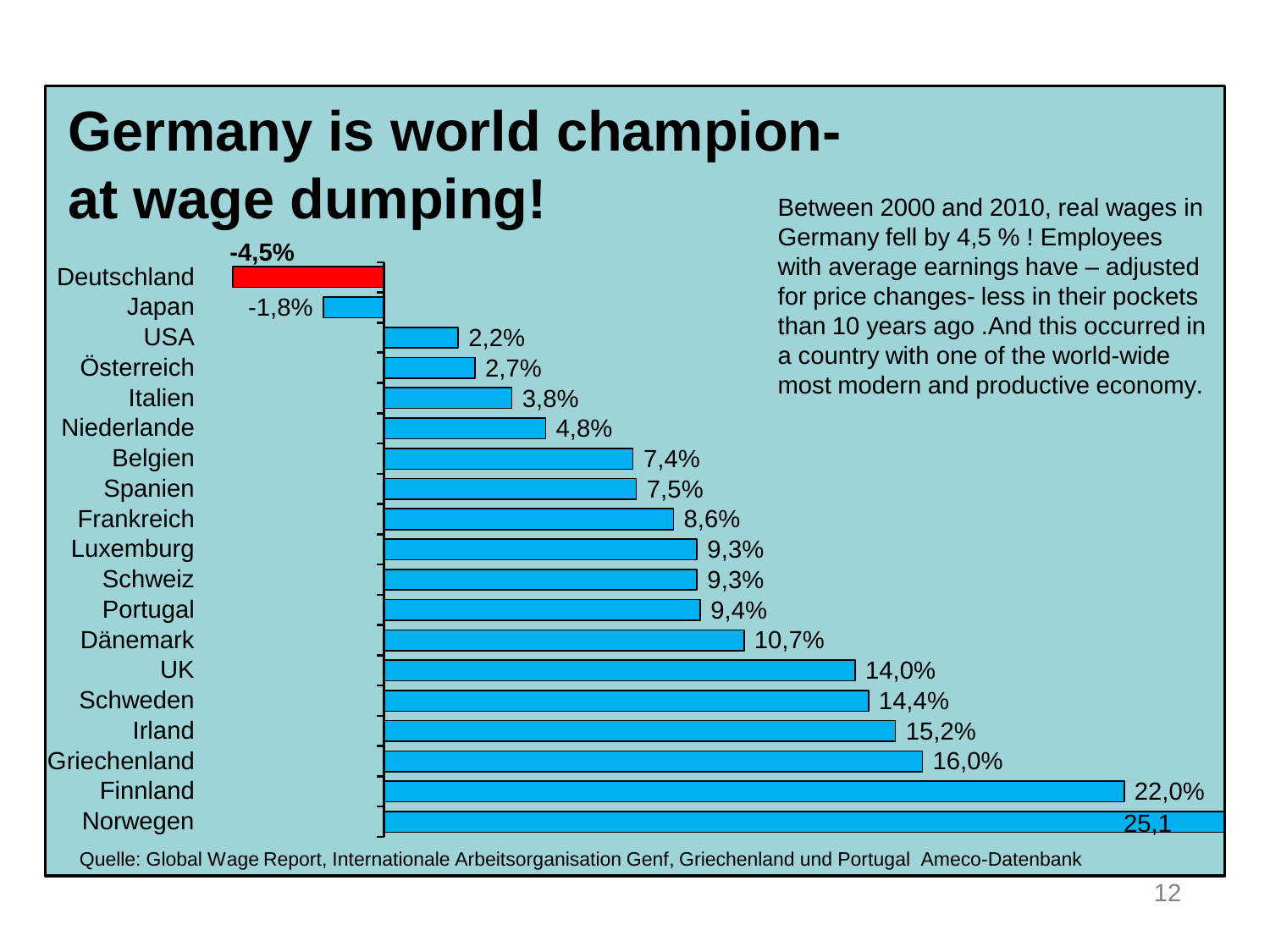#### **Who actually violates the rules of the games?**

(Price development in Germany and Southern Europe)

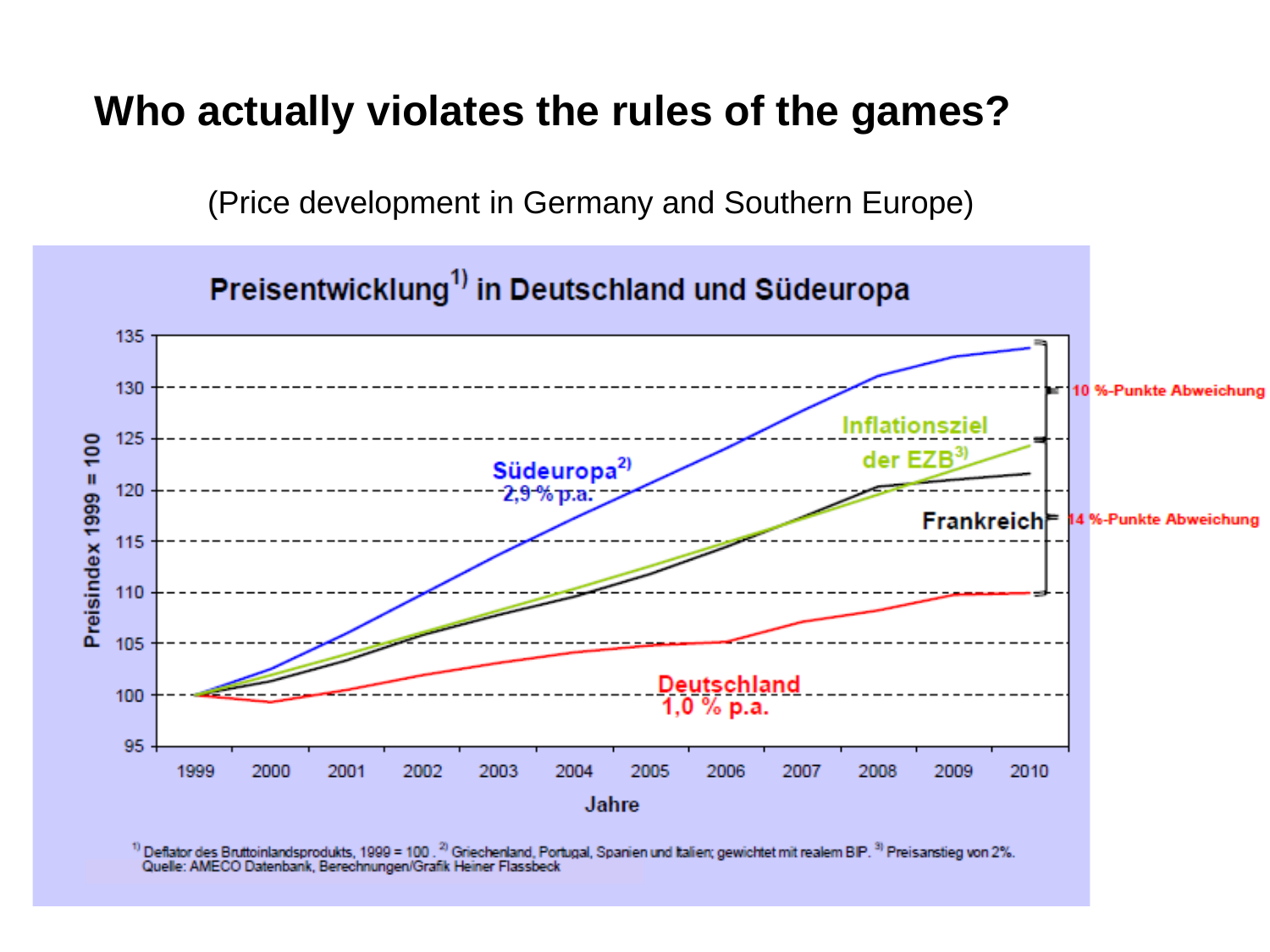# **Wages dumping causes high imbalances**

**Trade balance:** the most important part of the trade balance is the trade in good and the services. A country with surpluses in its trade balance creates debt for ist neighbour. A country with deficit gets into debt. This is not sustainable.

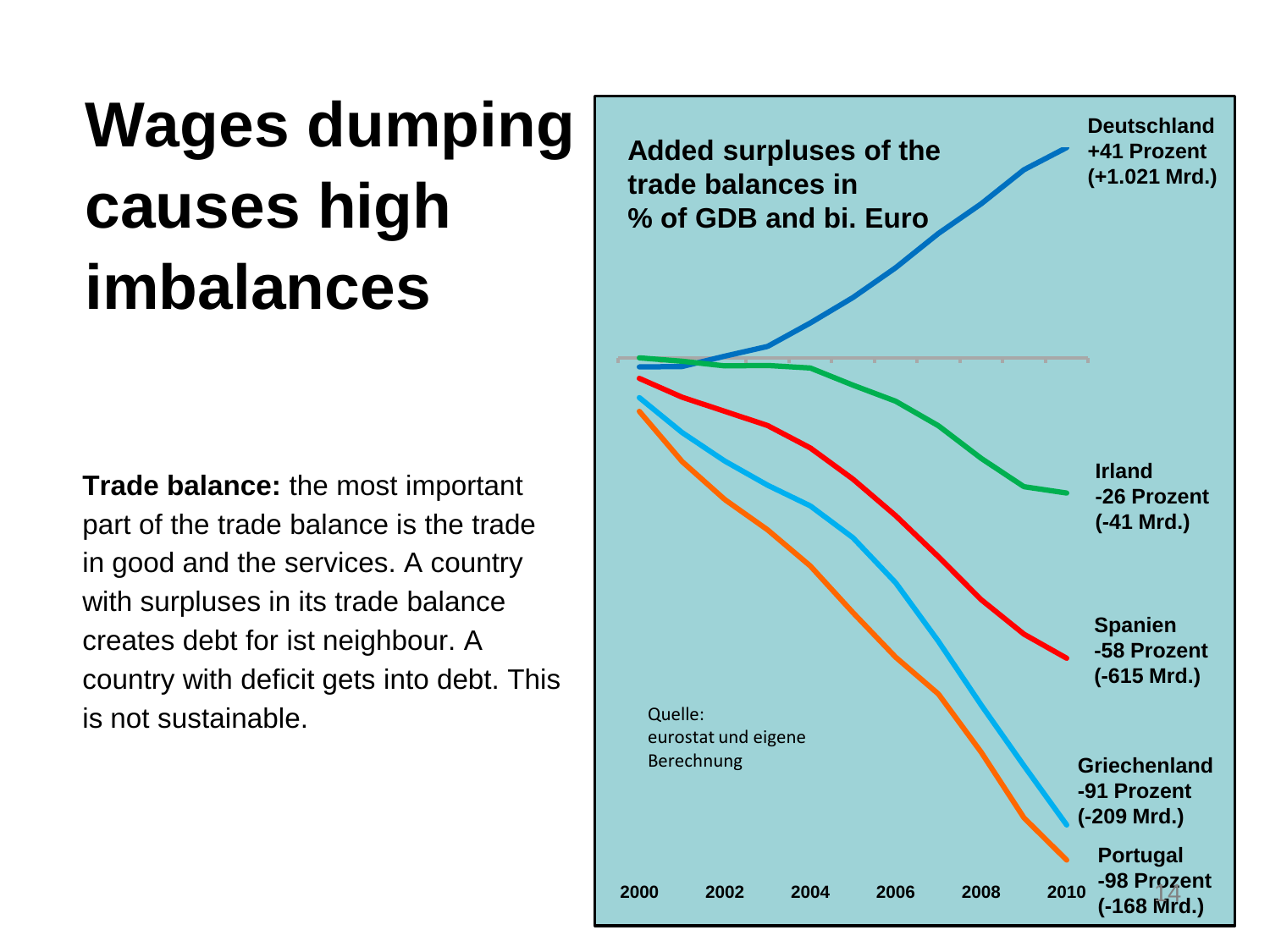# **2. Wrong Bailout Policy**

# **Prevailing politics claims:**

 The debt crisis is the result of too high public expenditures.

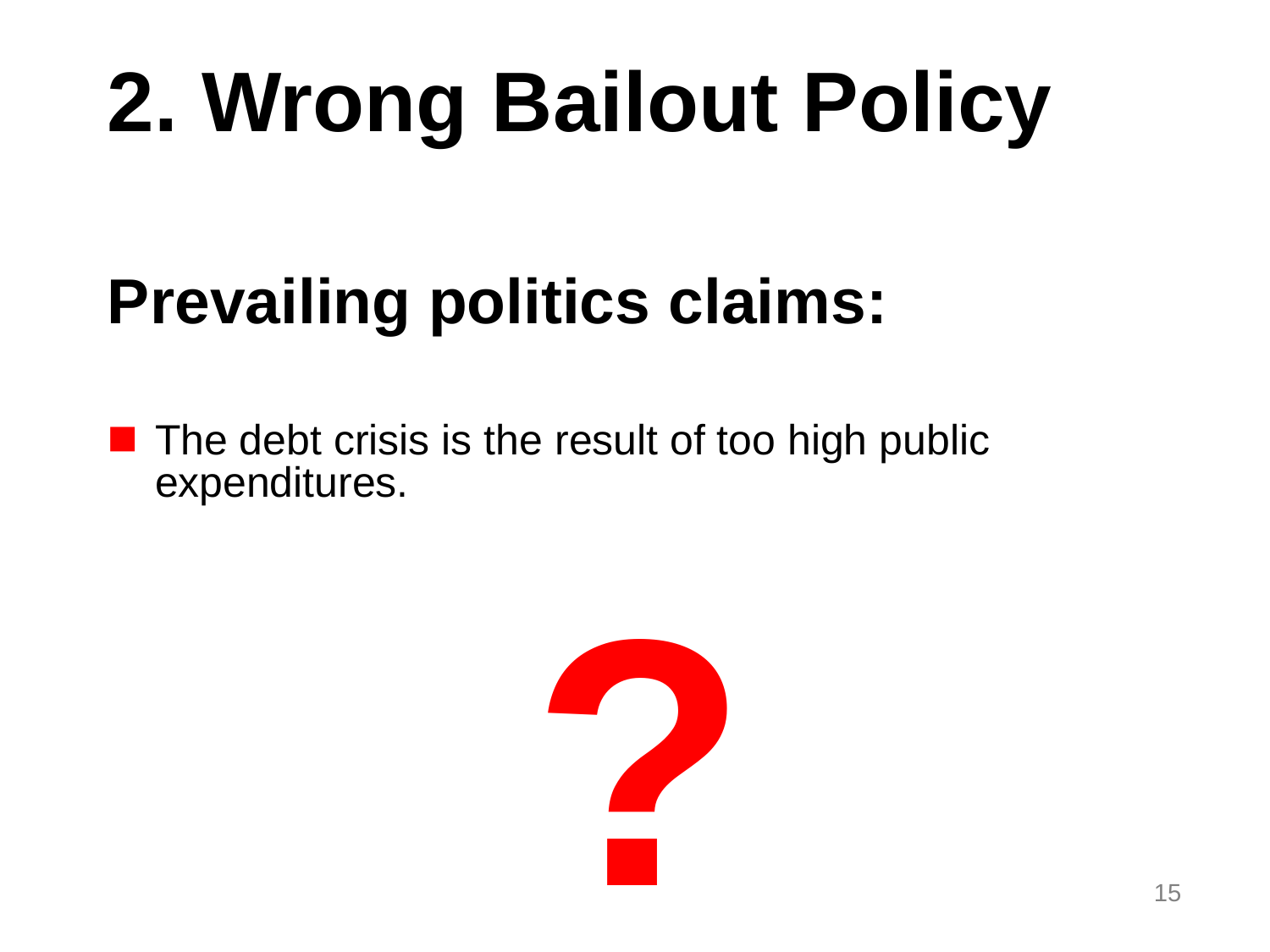### **Policy of cuts – the example of Greece**

Wage cuts of 30 % by the end of 2013

- Minimum wage reduced of 22 %, for the youth until 25 years old: reduced of 32 %
- Basic public expenditures reduced of 21 %:

|                                                | 2009<br>(Mrd. $\in$ ) | 2012<br>(Mrd $\in$ ) | <b>Differenz</b><br>(Mrd. $\in$ ) | <b>Differenz</b><br>(in %) | auf Deutschland<br>hochgerechnet |
|------------------------------------------------|-----------------------|----------------------|-----------------------------------|----------------------------|----------------------------------|
| Personal                                       | 31                    | 24                   | $-7$                              | $-23\%$                    | 85 Mrd. $\in$                    |
| <b>Sozialtransfers</b>                         | 18                    | 13                   | $-5$                              | $-26\%$                    | 61 Mrd. $\in$                    |
| Sozialausgaben ohne<br>Transfers (v.a. Renten) | 49                    | 46                   | $-3$                              | $-7\%$                     | 37 Mrd. $\in$                    |
| Gesamt                                         | 125                   | 99                   | $-26$                             | $-21\%$                    | 317 Mrd. $\in$                   |

Europäische Kommission: "Employment and Social Developments in Europe 2012", Generaldirektion für Beschäftigung,<br>
2016 Soziales und Integration, November 2012

Informationsunterlage des BMF: "Griechenland – Entwicklungen innerhalb 2 ½ Jahren Anspassungsprogramm", 28.11.2012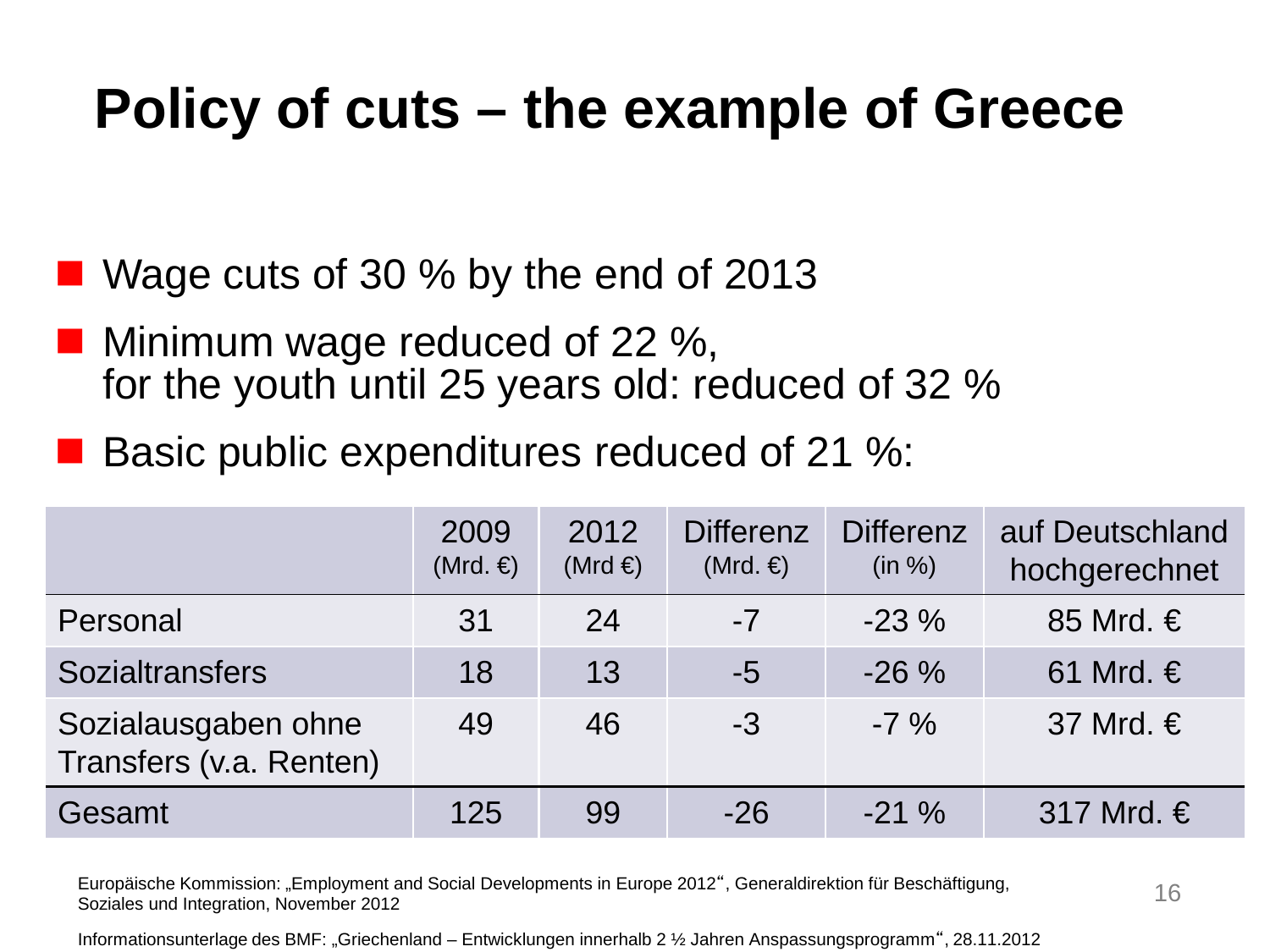### **The Greek economy is driven into recession**

#### Gross domestic product: Since 2010, contraction by 20%

Originally, the European Commission counted « only » on 6,6 %



17

Europäische Kommission: Das zweite wirtschaftliche Anpassungsprogramm für Griechenland. Zweite Überprüfung, Mai 2013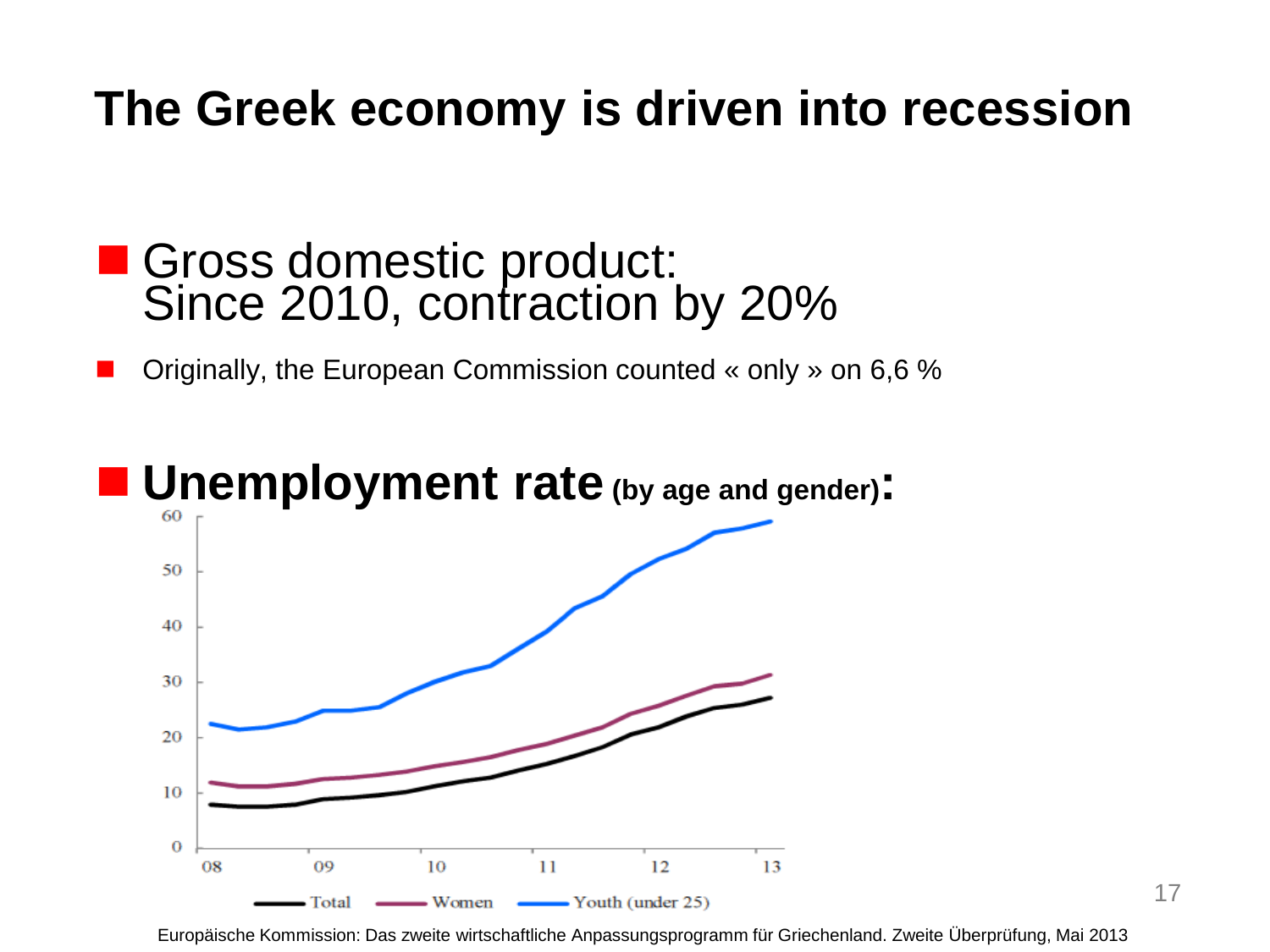# **Greek Tragedy:**

- **There only was « loan** assistance » when massive spending reductions were implemented. The country slipped into recession.
- Spending rises because of the growing unemployment, tax revenue drops because of the recession.
- Debts rise despite the socalled loan assistance.

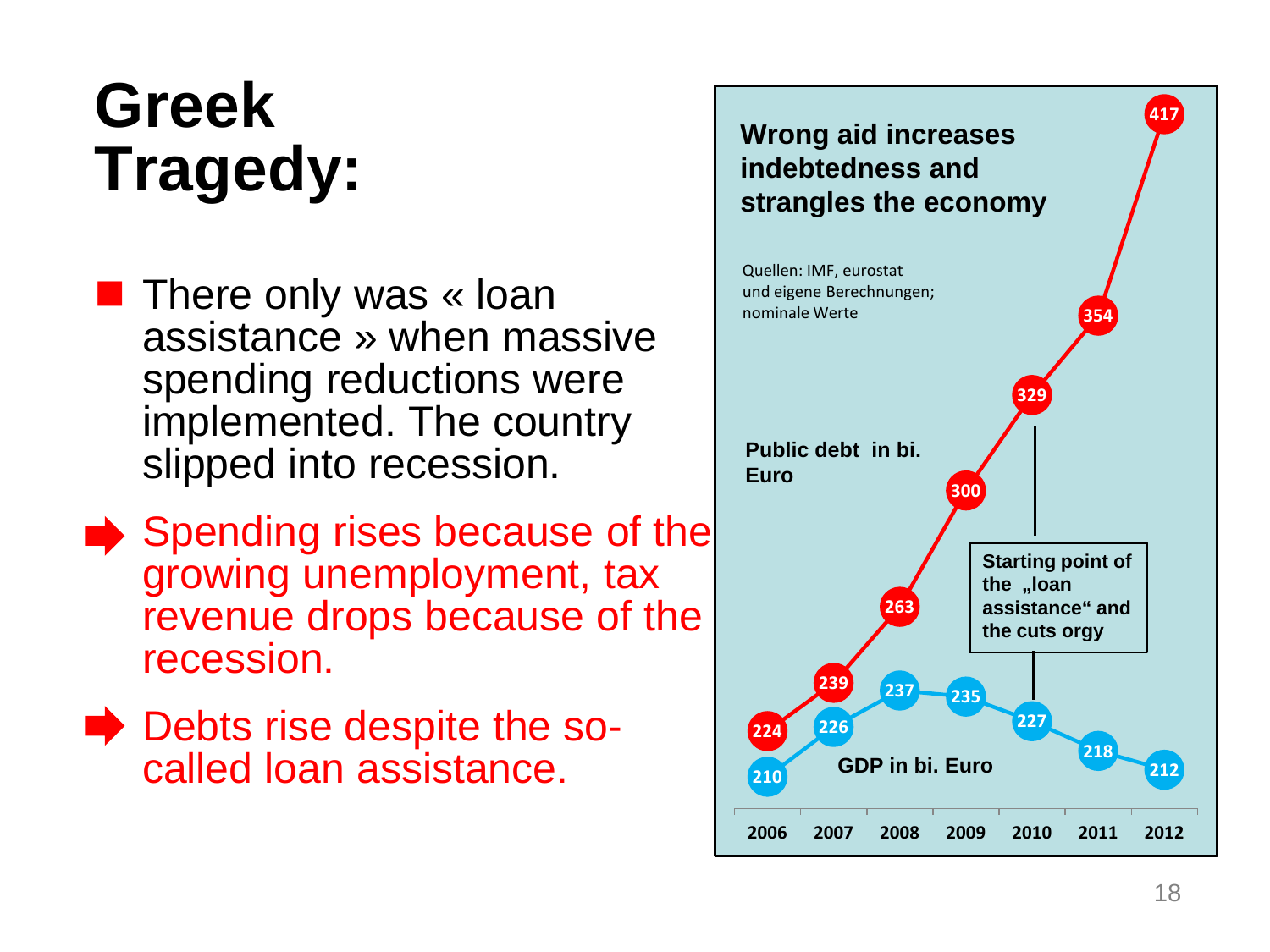### **Cuts cause a decline of the economic activity: in the vicious circle of public debt reductions**



Contraction in GDP -2,3% (2012), -0,5% (2013)



 Contraction in GDP -1,4% (2012), -1,4% (2013) Re-indebtedness 8% (2012) and 6% (2013) of GDP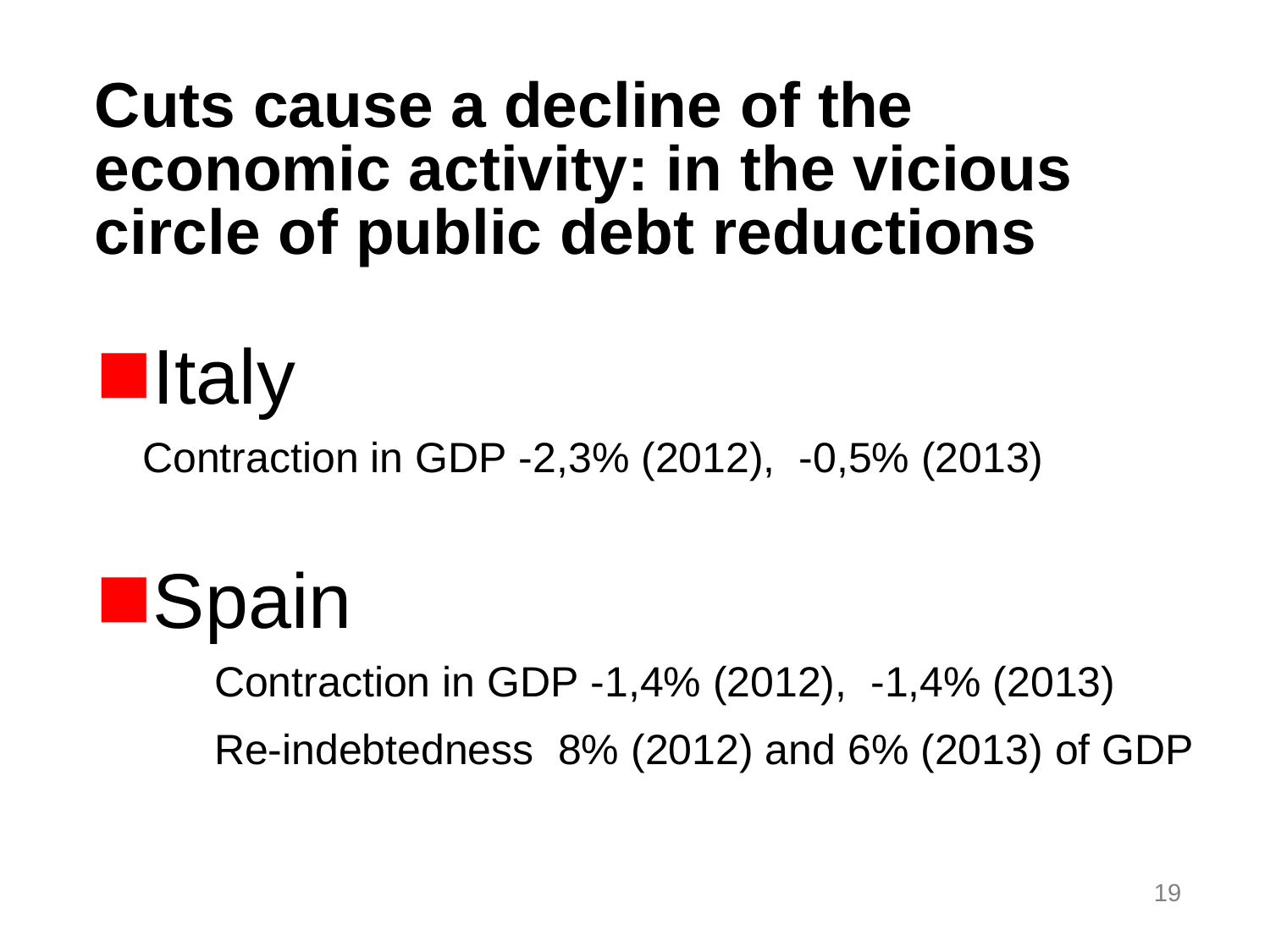## **The measures established will not end the crisis**

- The hitherto rescue policy leads to more debt and less growth.
- **That is why all the so-called aid packages did not** work– regardless how astronomically high their amounts have become within two years.

Because this policy is wrong and an alternative crisis **The management is possible, the parliamentary group DIE** LINKE voted against the « aid packages ».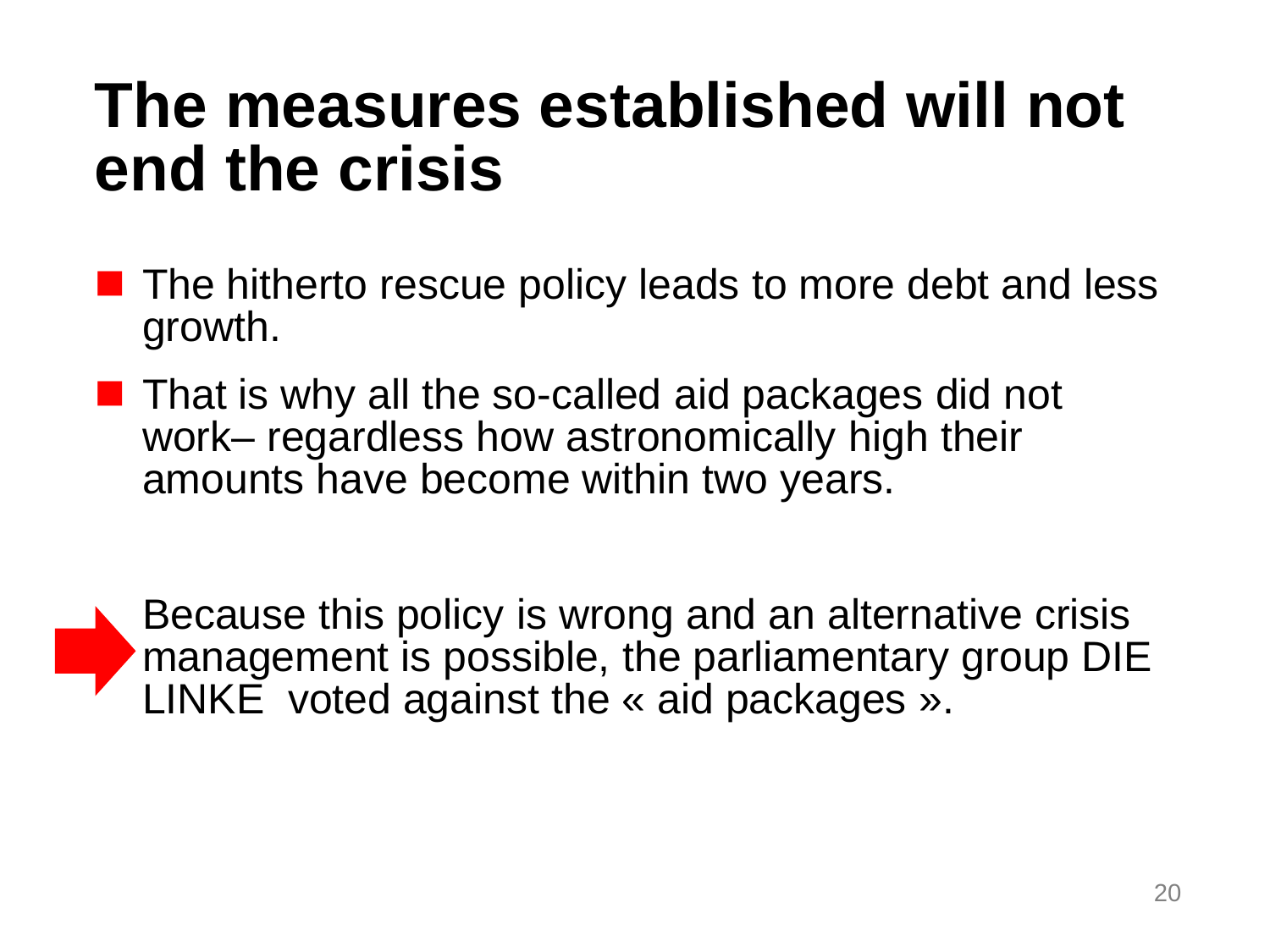# **Up-to-date: Fiscal treaty**

**Debt brake** structural deficit cannot exceed 0,5 % of GDP

- Debt level cannot exceed 60 % of GDP excessive debt must be settled within 20 years
- Access to ESM is conditional upon the ratification of the fiscal treaty.



 Guidelines force to Europe-wide cuts orgies almost all EU countries have currently too high deficits

Parliaments are put under tutelage Budgetary sovereignty is strongly limited

Concessions to the SPD and the Greens for their approval: show event (growth components, tax on financial transactions, ...)  $\qquad$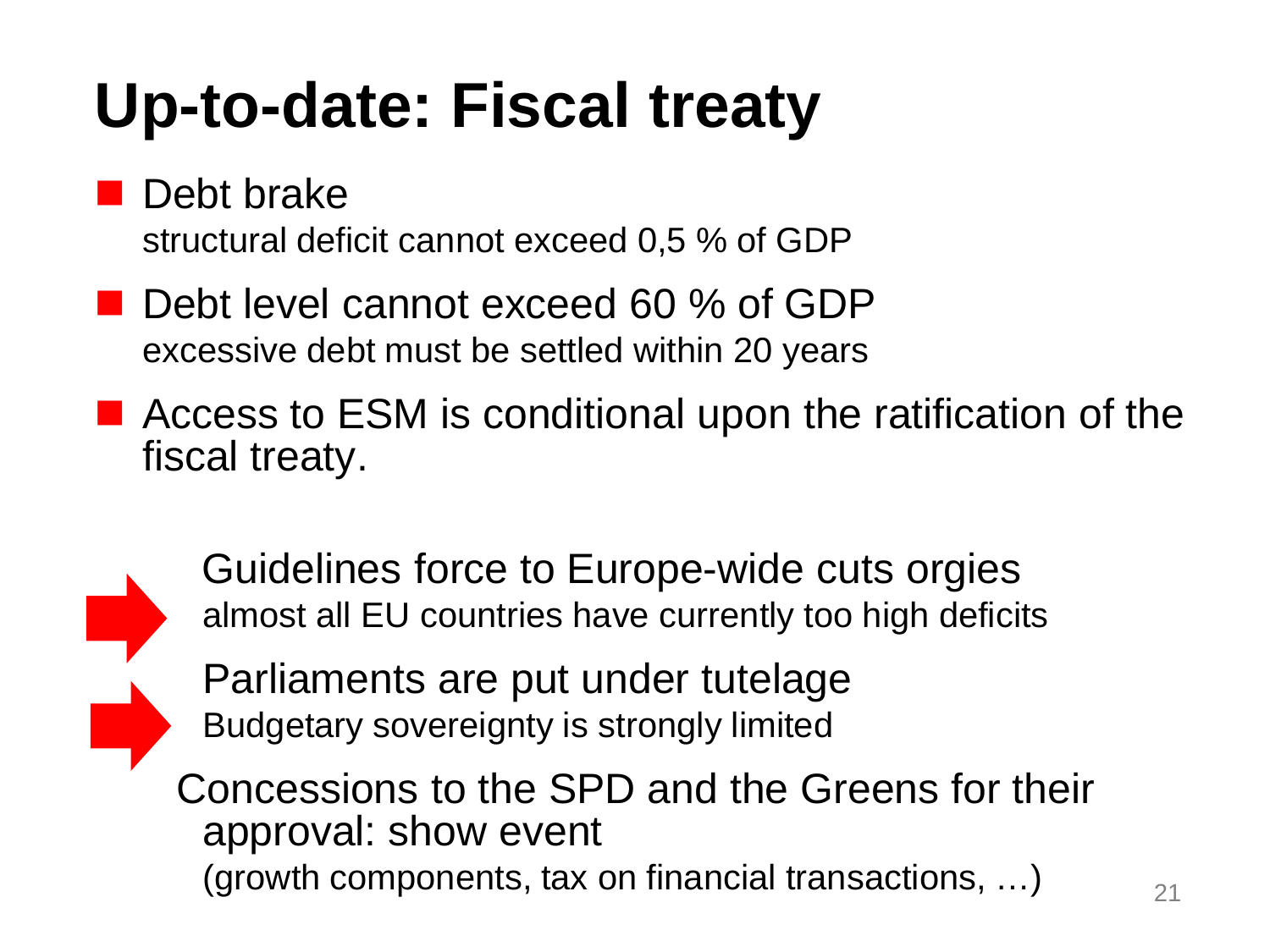# **Fiscal treaty II**

After "show" negociations (growth components and tax on financial transactions), SPD and the Greens ensured the majority for constitutional changes in June 2012.

### **FrankfurterRundschau**

Meinung - 29 | 5 | 2012

FORSCHER WARNT DIE SPD

L

#### Gegen den Fiskalpakt ist Hartz IV eine Lappalie



Aktivisten wehren sich mit Farbe gegen die Räumung des Occupy-Camps in Frankfurt  $(16.05.2012).$ Foto: afp

Von Stephan Schulmeister

Wenn die SPD dem Fiskalpakt zustimmt, schafft sie die Voraussetzung für die Vollendung des neoliberalen Projekts in Europa. Damit würde sie den größten Fehler der Nachkriegszeit begehen, Hartz IV ist dagegen eine Lappalie. Ein Kommentar.

Niemand darf über seine Verhältnisse leben. Deshalb ist der deutsche Staat schuld an seiner Verschuldung, die Griechen sowieso, aber auch alle anderen Staaten. Nüchtern formulierte Reichskanzler Brüning schon 1931: "Die Dinge liegen an sich eher einfach: Der oberste Grundsatz für die Finanzpolitik jedes Staates ist der, dass nicht mehr ausgegeben werden kann als eingenommen wird".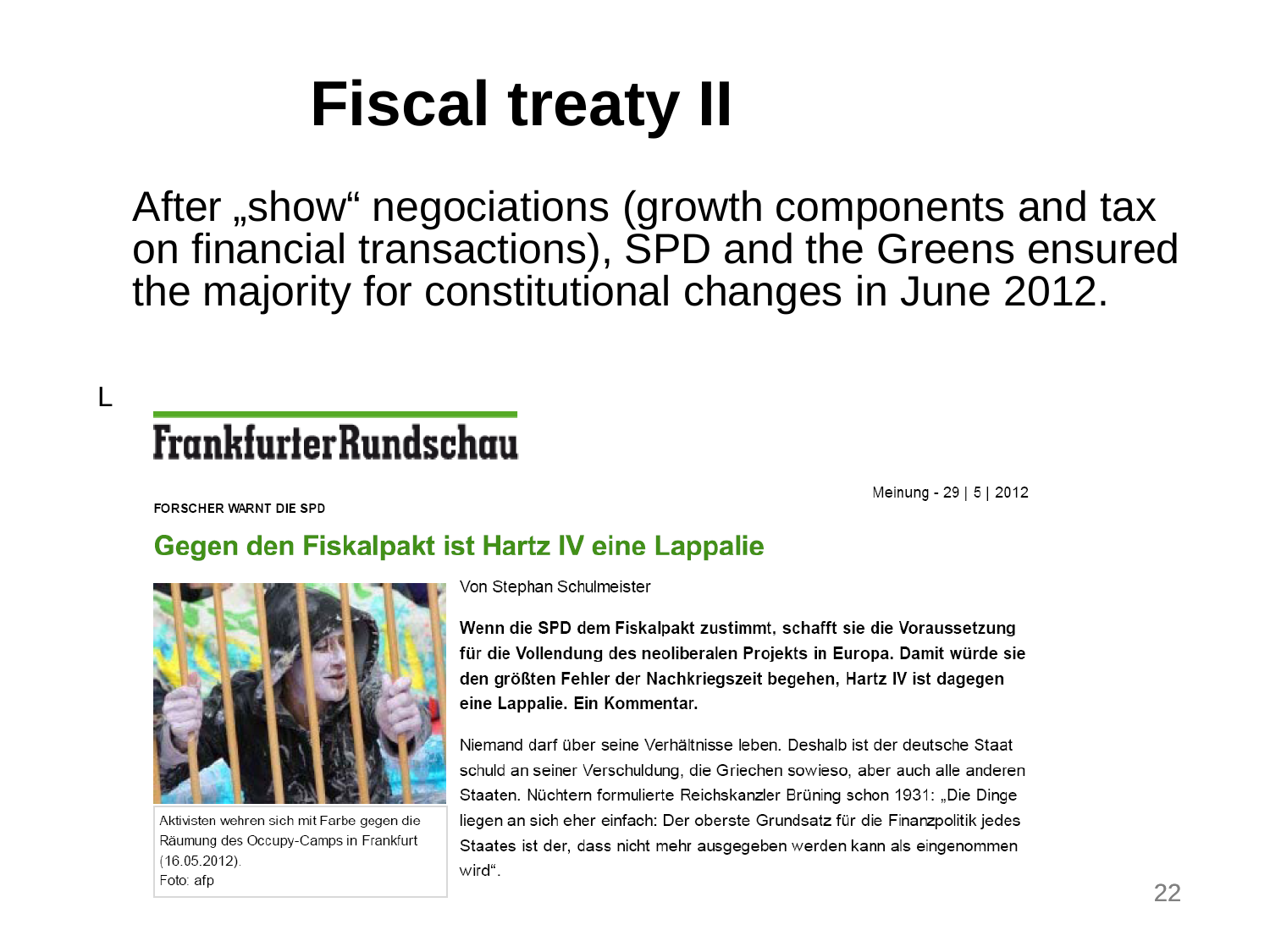#### **World-wide growth rates**

Change of GDP (real) compared with the previous year

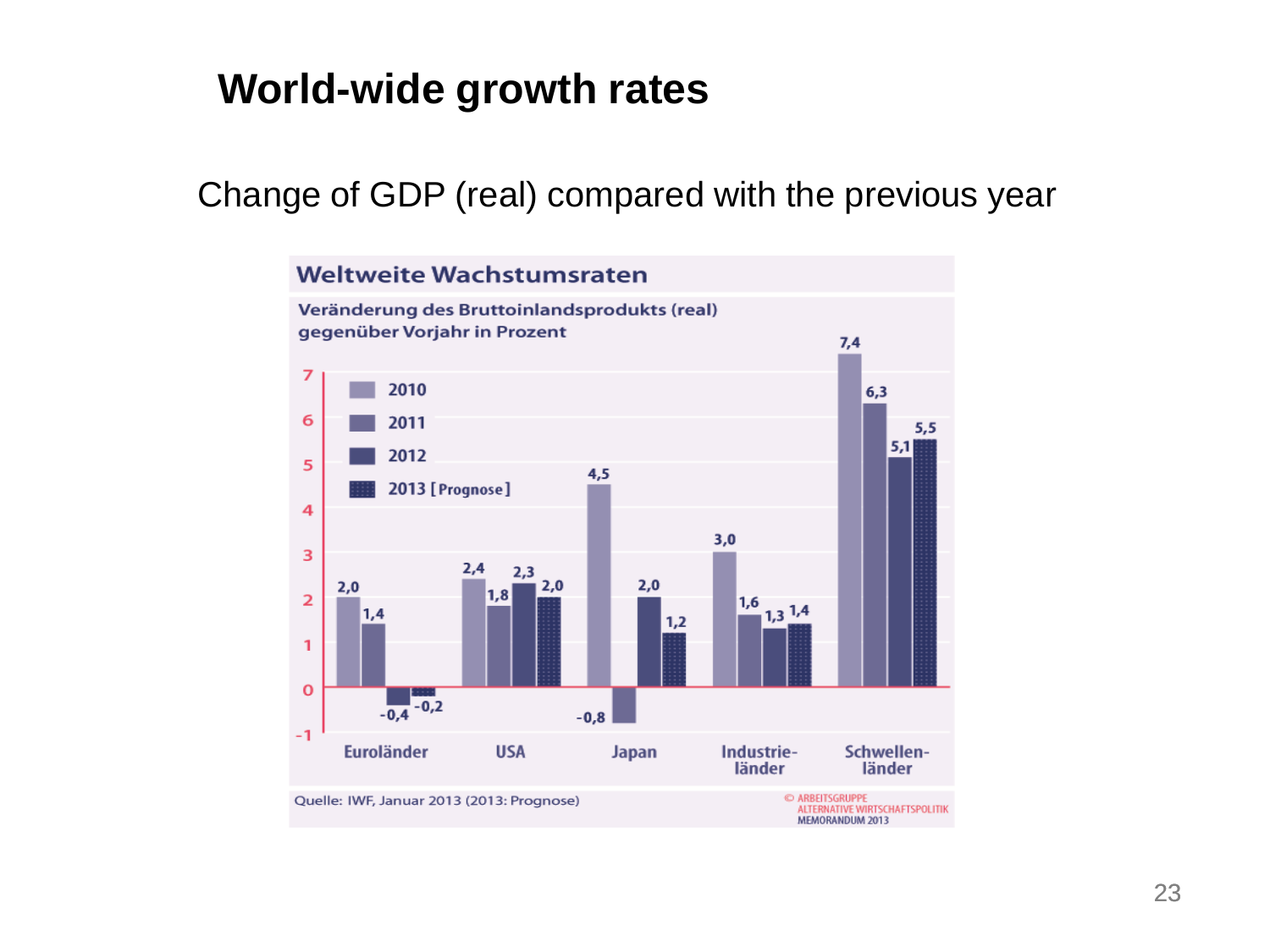#### **Unemployment rates (2012)**

#### Arbeitslosenquoten 2012

in Prozent, standardisierte (international vergleichbare) Werte nach ILO-Konzept

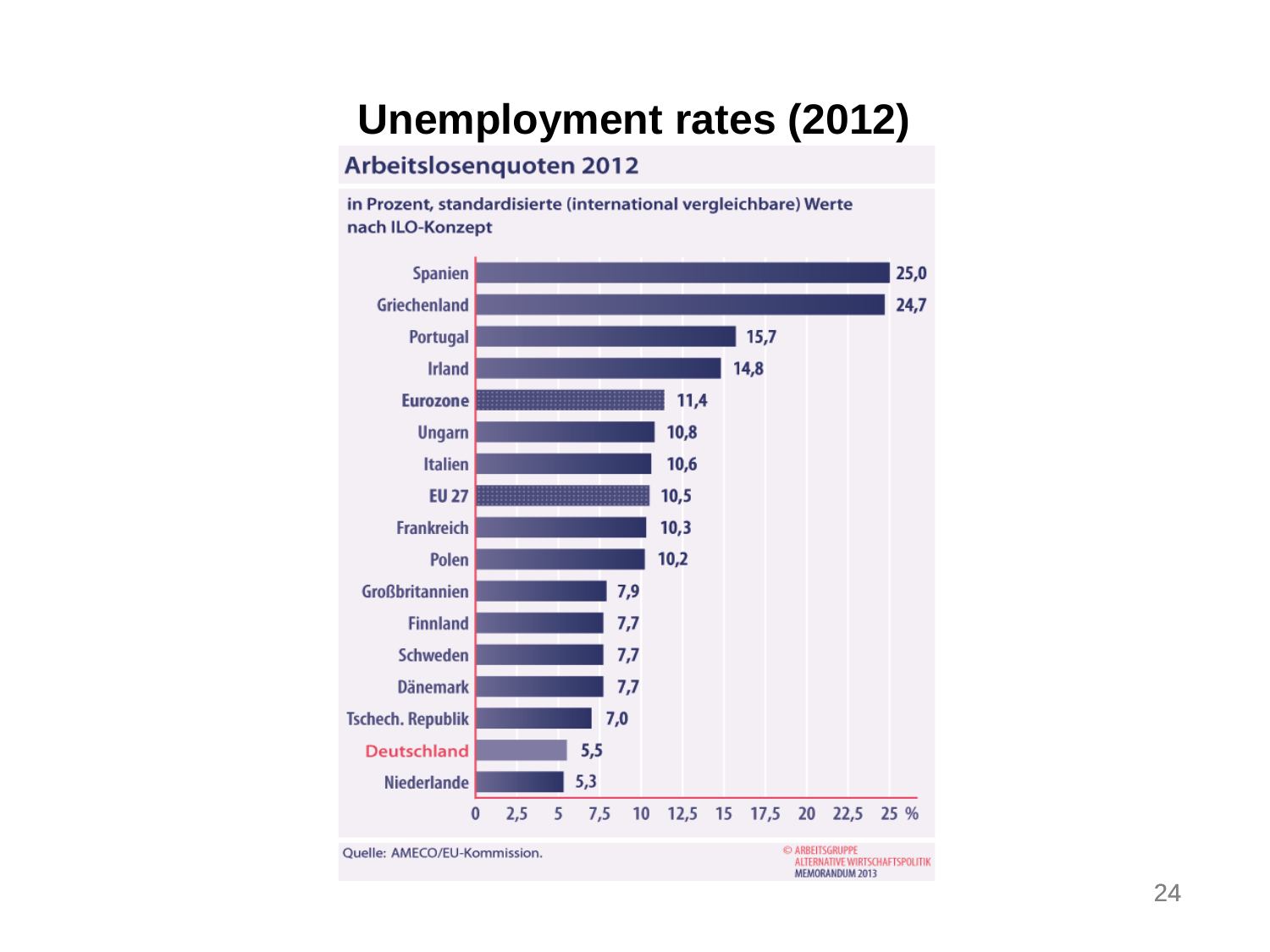### **3. Ending the Permanent Crisis is possible – a six-point programme for an alternative policy**

- 1. Ending immediately the dictated austerity programmes and the undemocratic interference
- 2. Disconnecting the funding of government budgets from the financial markets
- 3. Debt cuts for over-indebted states and European capital levy for the debt cuts
- 4. Regulating strictly the banking sector and place it under public control
- 5. Eliminating the imbalances in foreign trade
- 6. Making the profiteers pay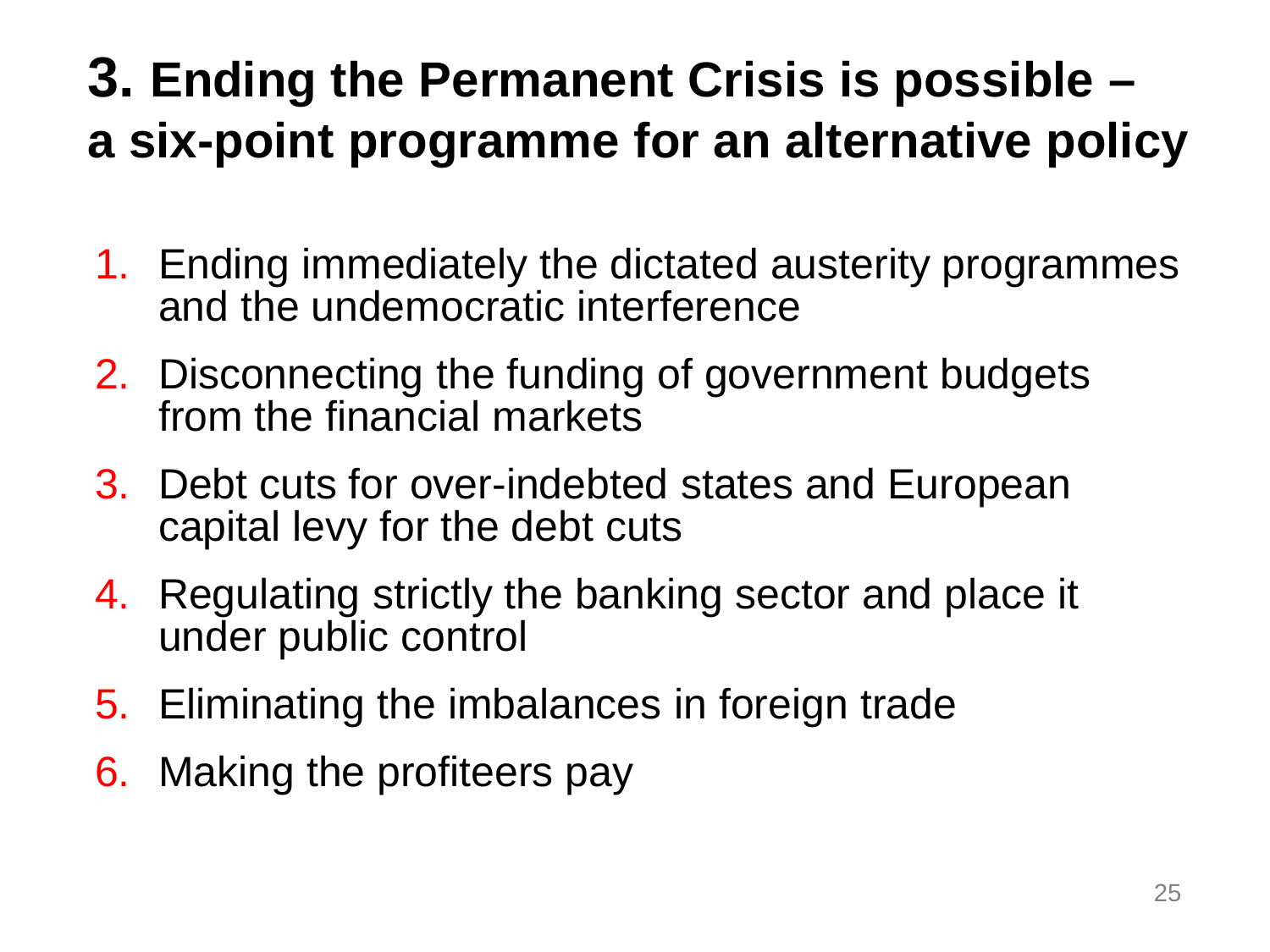#### **1. Ending immediately the dictated austerity programmes**

- **Enough with the incapacity of crisis countries'** parliaments to decide on their own policies. Enough with the takeover of other countries' leaders as well as undemocratic and illegitimate institutions (such as the ECB and the IMF).
- **If Immediate end of the cuts in pensions, wages, social** budgets, as well as privatizations.
- I Instead of saving until there is nothing more to save: relevant investments in the future for sustainable economical structures and energy supply systems. The DGB Marshall plan may not go far enough.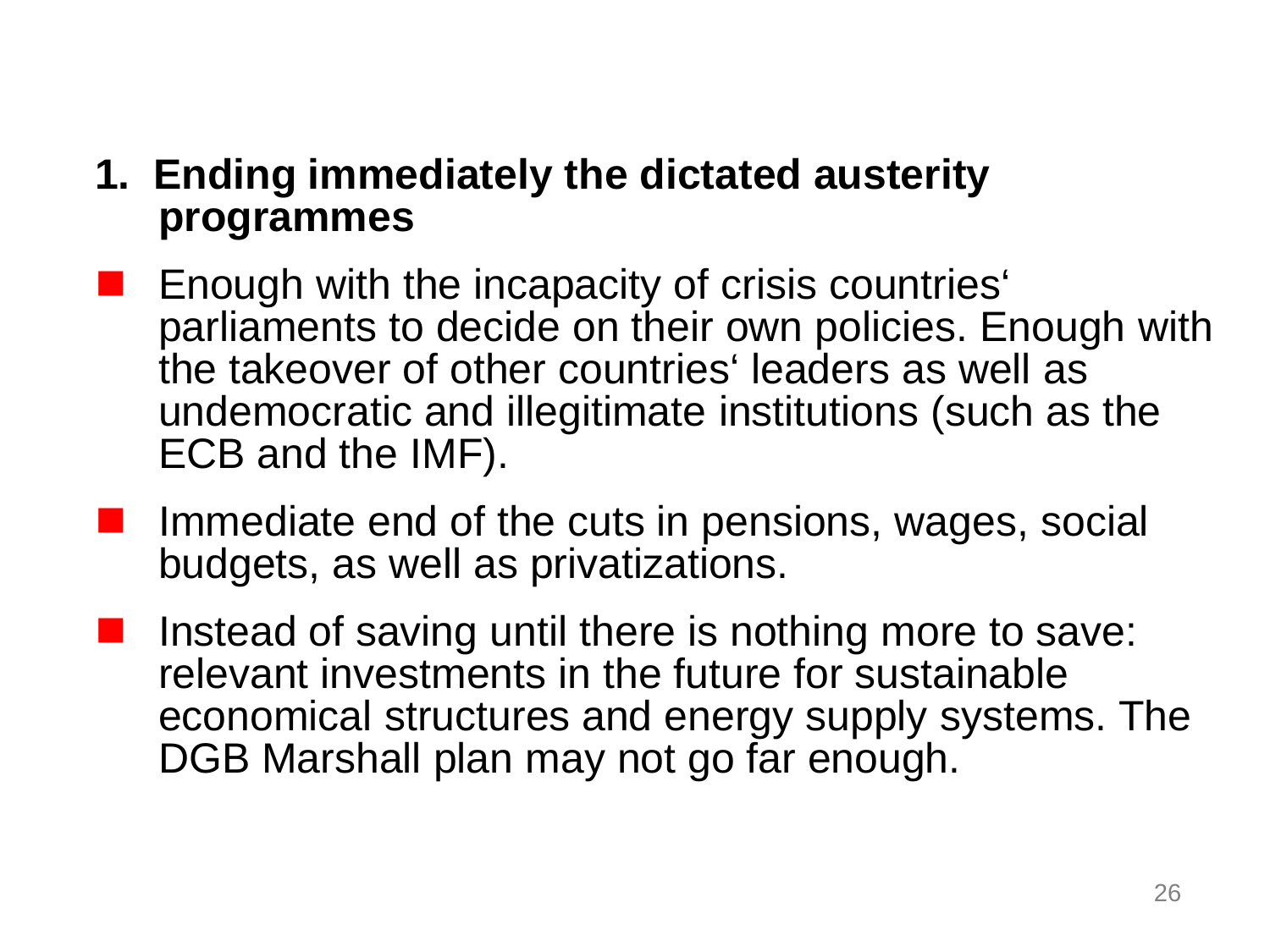#### **2. Disconnecting the funding of government budgets from the financial markets**

- States must be able to finance their government bonds at low rates with a European bank, rather than having to borrow at too high rates from banks or other investors.
- Common bonds of Euro countries are a practical possibility to shape the interest charges of countries in crisis in such a way that it could reduce their level of debt.
- **Thus, public finances would no longer be held hostage of** the financial markets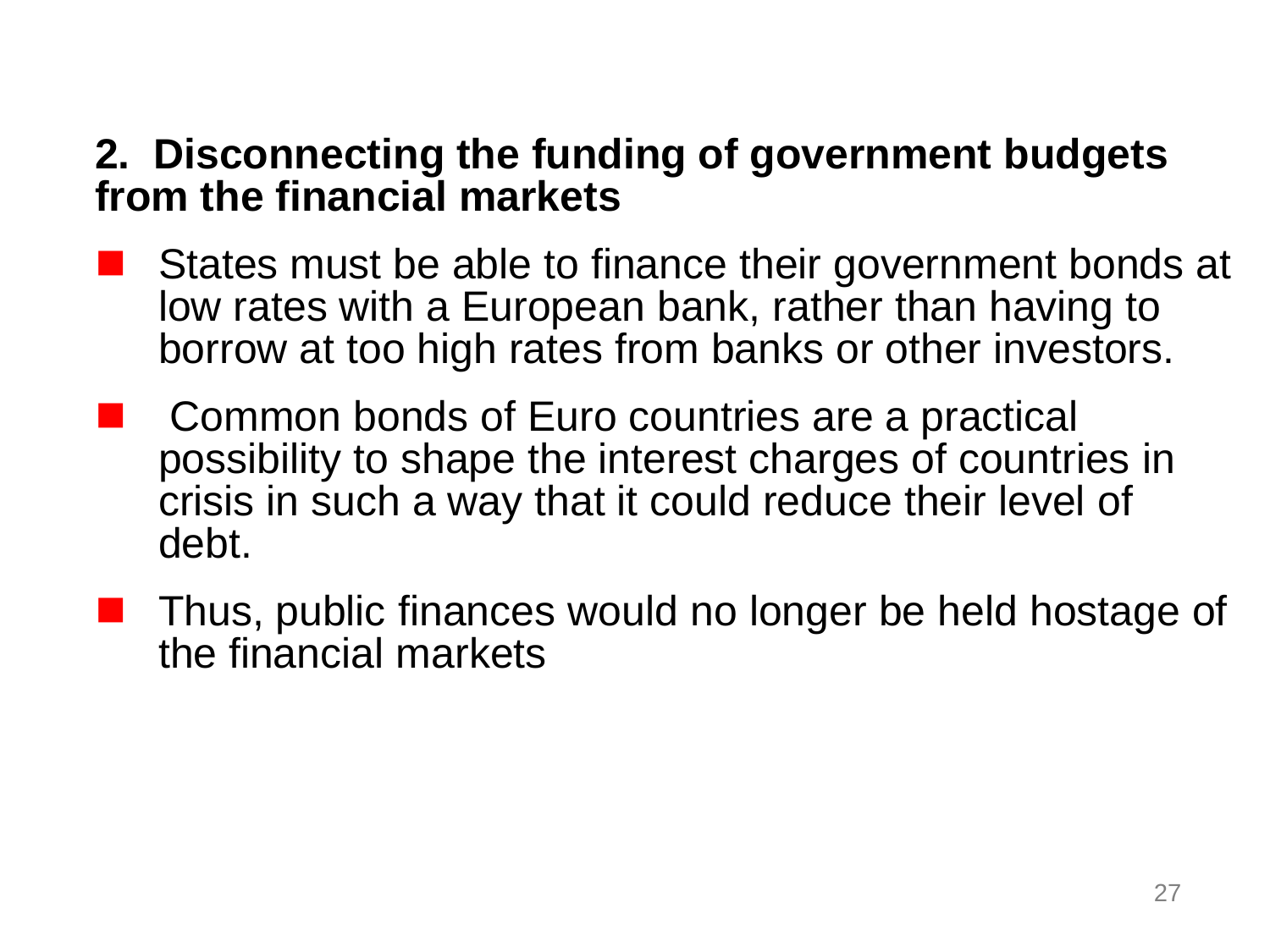- **3. Debt cuts for over-indebted states and European capital levy for the debt cuts**
- **Through a debt cut for over-indebted states and a** European capital levy for millionaires, the public debts will be brought to a sustainable level.
- **The debt cancellation pact designed by the German** Council of Economic Experts (SVR) in the form of a responsible sinking fund. It would have a duration of up to 25 years and currently a volume of 2,6 trillions Euro. Germany would assign 537,8 bi. Euro to the sinking fund.
	- No conditions forcing the participating states to implement a rigorous austerity programme
	- Funding through a capital levy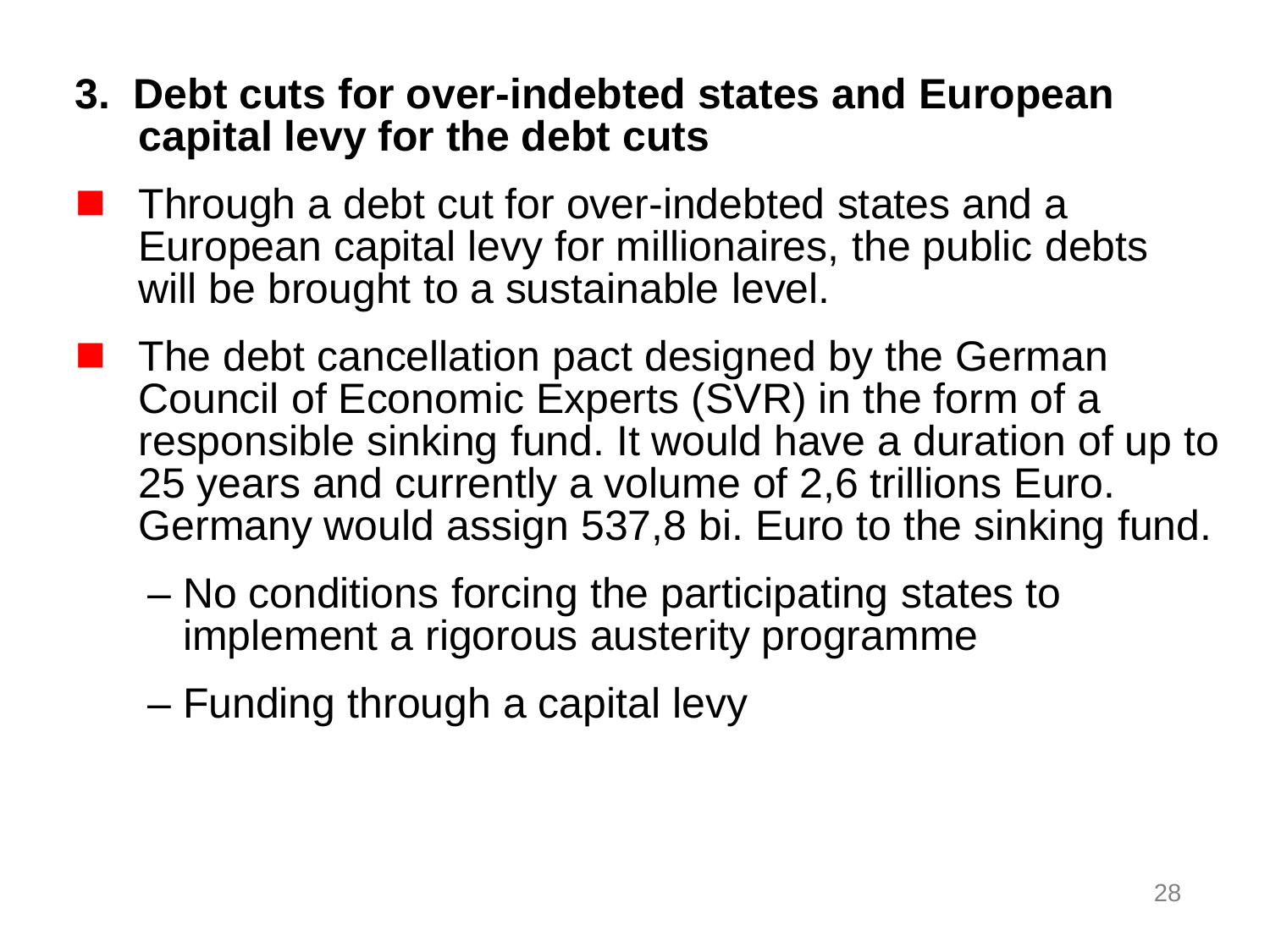#### **4. The banking sector must be strictly regulated.**

- Banks must be forced to confine their actions to serve the real economy. The business model should follow the lead of the savings and cooperative banks. First step: separation of investment and commercial banks.
- Recapitalization with public funds only in exchange of majority share holding. In the long-run: socialization of the large private banks.
- Re-regulation von short selling, credit default swaps, over-the-counter transactions, equity capital.
- End of the shadow banking, meaning end of hedge funds for big investors, funds to buy companies on credit ("private equity"), as well as money market funds and special purpose vehicle.
- Public European rating agency
- Change of the supervisory culture: not "everything is allowed if it is not forbidden", rather "only the products and business practises that have been approved are authorized".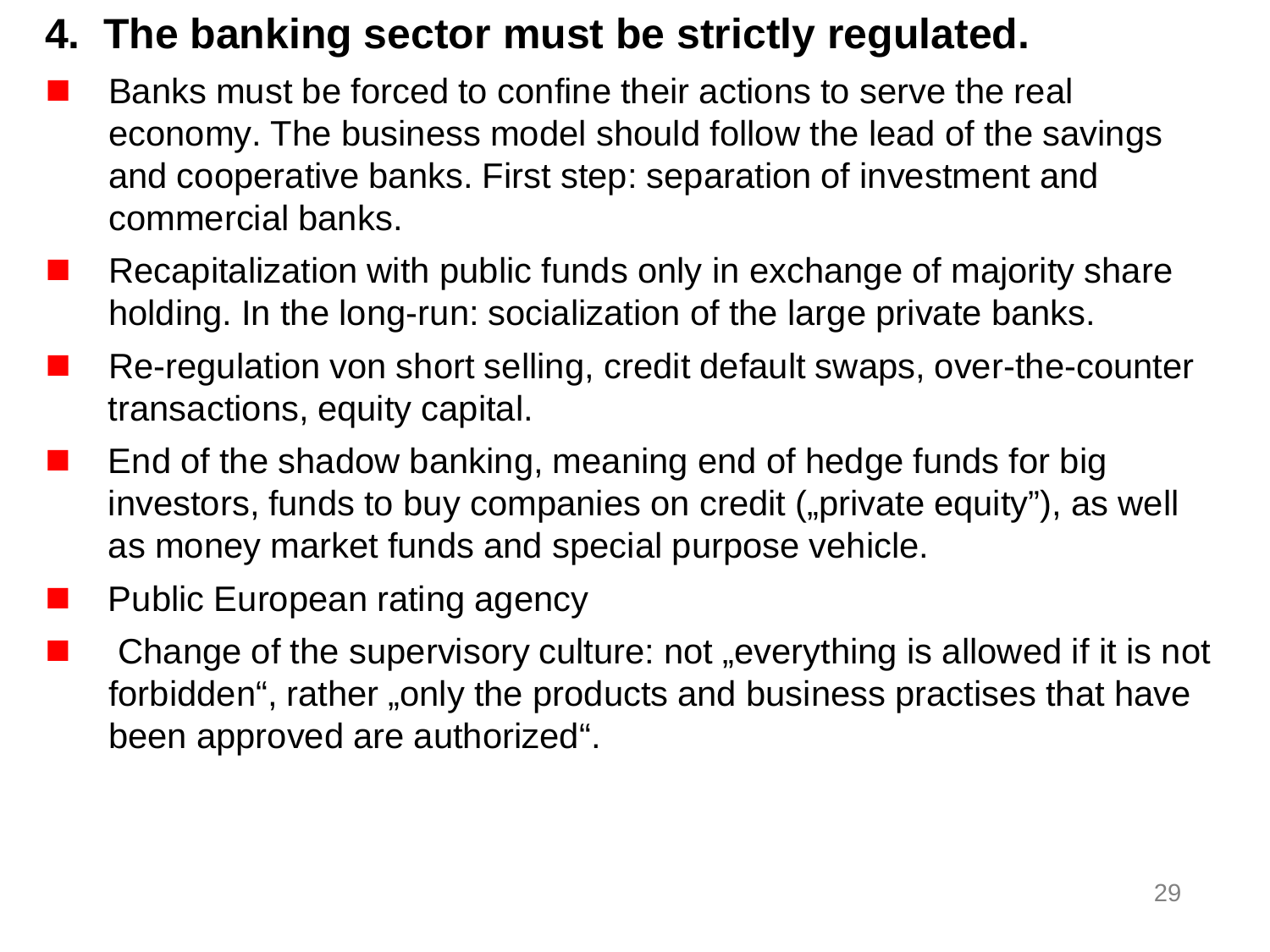#### **5. Eliminating the imbalances in foreign trade**

- Surplus countries must be obliged to increase domestic demand, so that the deficit countries can export more.
- **For Germany, it means: immediate minimum wage of 10** Euro, overcoming Hartz IV and a future investment programme financed through wealth tax, higher corporation tax, etc.
- Supporting deficit countries through a Marshall plan Adjustment union with penalty payment Axel Troost & Lisa Paus: [Eine Europäische Ausgleichsunion –](http://www.solidarische-moderne.de/de/article/154.die-europaeische-ausgleichsunion-die-waehrungsunion-2-0.html) Die Währungsunion 2.0, Institut für Solidarische Moderne, 2011